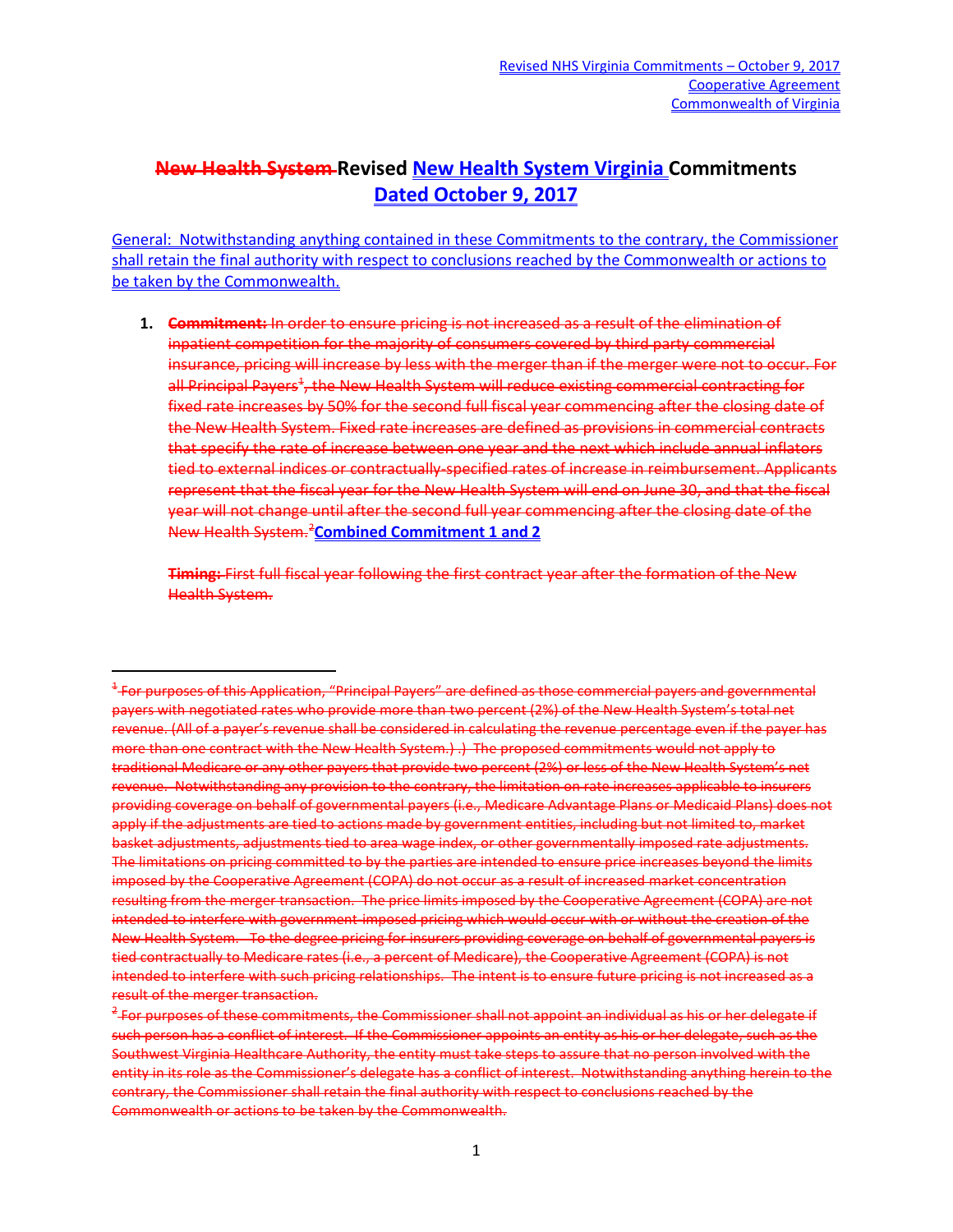**Amount:** The estimated annual savings to consumers for the combination of Commitments 1 and 2 are \$10 million in lower health care costs annually.<sup>[3](#page-1-0)</sup>

**2. Commitment:** To ensure the Cooperative Agreement protects consumers from pricing increases that could otherwise result from the elimination of competition, the New Health System shall honor all existing Payer contract terms and not unilaterally terminate without cause any such existing contract prior to its stated expiration date. In addition, a limit on pricing growth is applied for each year to restrain pricing growth to below the national hospital consumer price index. Effective on the closing date of the merger, the New Health System will commit to not adjust hospital negotiated rates in managed care contracts by more than the hospital Consumer Price Index for the previous year minus 0.25%Cumulative Hospital Inflation Adjustment, while New Health System negotiated rates for physician and non-hospital outpatient services will not increase by more than the medical care Consumer Price Index minus 0.25%. Cumulative Hospital Inflation Adjustment without the Quality Adjustment Factor (defined below). Certain hospital, physician, ancillary and other healthcare services may be reimbursed on a percentage of a health care provider's charge for such services. For hospital inpatient and outpatient, nonhospital outpatient, and physician services and any other services billed to Payers based upon charges, the New Health System shall limit the impact of charge increases to the Cumulative Hospital Inflation Adjustment. This provision does apply to outliers for the purpose of adjusting the outlier threshold and any percentage of charge payment. This is a ceiling in rate adjustments; nothing herein establishes these adjustments as the floor on rates.<del> To the extent,</del> if any, that the Applicants negotiate contracts with Principal Payers between October 10, 2016 and the closing date of the merger and such contracts include fixed rate increases in excess of the hospital Consumer Price Index for hospital inpatient and outpatient services and the medical care Consumer Price Index for physician and non-hospital outpatient services compared with previous contracts with the same payer, no later than one month following the closing date, New Health System will rollback its rates to what they would have been if the negotiated rates of increase had been no more than the above-referenced Consumer Price Index changes. Applicants represent that their current contracts with Anthem for nongovernmental patients will not expire prior to the now-expected date of the rate increase commitment becoming effective, i.e., July 1, 2018.

This provision only applies to managed care contracts with negotiated rates and does not apply to Medicare or other non-negotiated rates or adjustments set by CMS or other governmental payers. Payers. This limitation does not apply to:

- (a) That portion of managed care contract payments for attaining quality targets or goals.
- (b) Pass-through items in managed care contracts.
- (c) Post-acute care providers such as skilled nursing facilities, home health agencies, hospices and durable medical equipment providers owned by the New Health System.
- (d) Bundled payment items and services in which a hospital and/or the New Health System as applicable assumes risks for care provided by other providers (such as post-acute care

<span id="page-1-0"></span> $3$ -This estimate is nonbinding. To the extent, however, that there is a dispute on the New Health Systems compliance with these rate of increase commitments, the estimate may be used as a tool to interpret what the commitment means.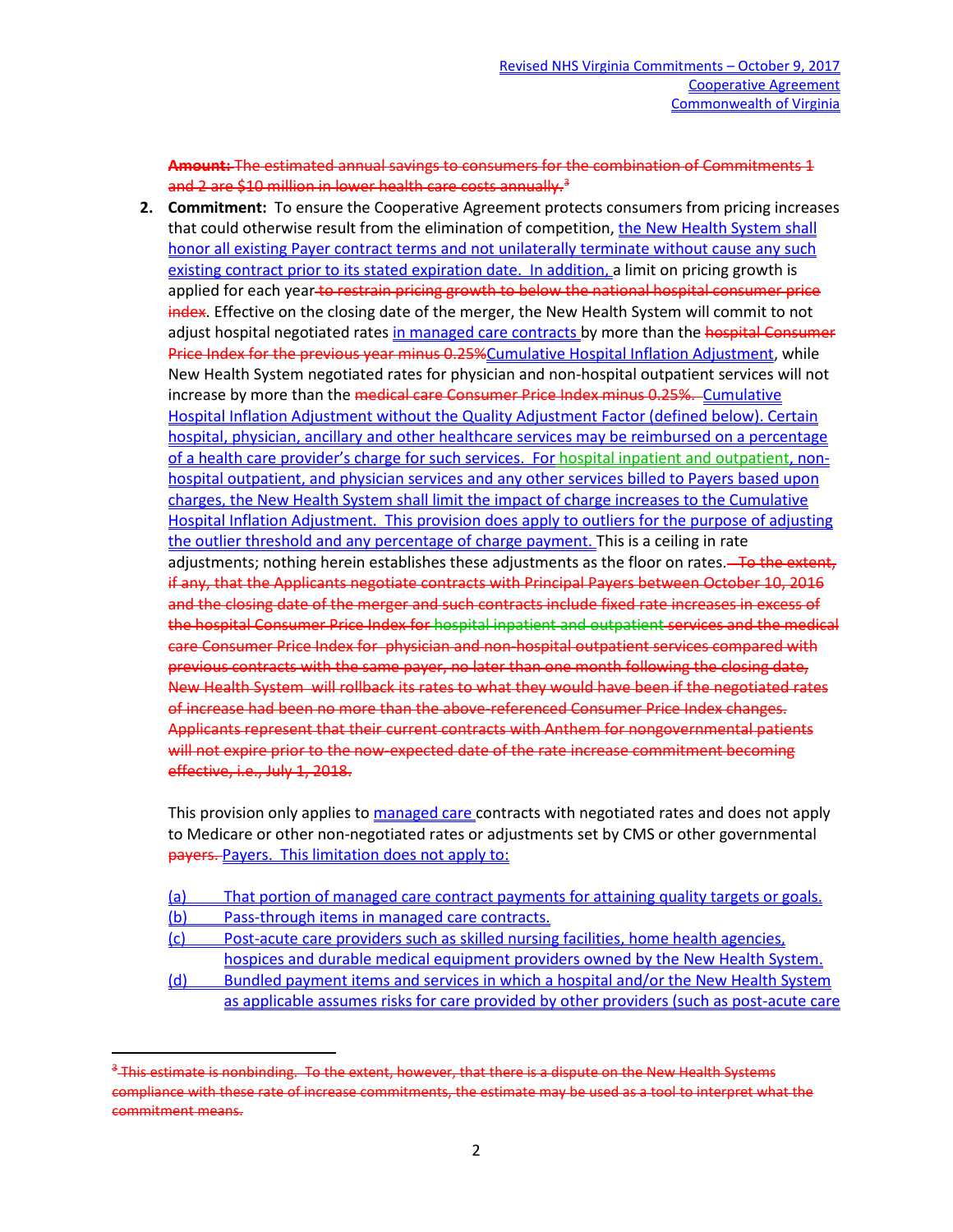|     | providers like a skilled nursing facility or home health agency), involving a value-based |
|-----|-------------------------------------------------------------------------------------------|
|     | payment on an episodic basis.                                                             |
| (e) | Items for which the hospital and/or the New Health System as applicable have accepted     |
|     | risk in the form of a capitated payment or percentage of premiums.                        |
| (f) | Pharmacies owned or controlled by the New Health System.                                  |
| (g) | Contract pricing terms which were negotiated pre-Closing.                                 |

The New Health System agrees that managed care contract structures may include rates being tied to a percentage of Medicare, or may establish base rates with annual inflators or quality incentives. The New Health System will not refuse to enter into any of these types of structures on the basis of the structure and will negotiate the rate structure in good faith. For purposes of calculating rate increases and comparison with the relevant Index, baseline rates for an expiring contract will be used to compare with newly negotiated rates for the first year of the relevant new contract. For comparison with the relevant Index, new contract provisions governing specified annual rate increases or set rates of change or formulas based on annual inflation indices may also be used as an alternative to calculated changes.

Below is a sample calculation showing how the rate cap/hospital inflation adjustment will be applied:

To determine the rate cap for a Payer that offers a quality component in its fee schedule:

- 1. Determine the latest CMS approved Medicare Market Basket amount (currently 2.7%)
- 2. Add .25%
- 3. The rate cap/Hospital Inflation Adjustment is ascertained by adding the amounts in  $#1$ and #2 above: 2.7% + .25%= 2.95%.

To determine the rate cap for a Payer that does not offer a quality component in its fee schedule:

- 1. Determine the latest CMS approved Medicare Market Basket amount (currently 2.7%) 2. Add .25%
- 3. Add 1.25% Adjustment for absence of a quality component
- 4. The rate cap/Hospital Inflation Adjustment is ascertained by adding the amounts in #1, #2, and #3 above: 2.7%+.25%+1.25%=4.2%.

Subject to the Commissioner's approval, the foregoing commitment shall not apply in the event of natural disaster or other extraordinary circumstances beyond the New Health System's control that result in an increase of total annual expenses per adjusted admission in excess of 250 basis points over the current applicable consumer price index. Hospital Inflation Adjustment. If following such approval, the New Health System and a-Principal Payer are unable to reach agreement on a negotiated rate, or other contract terms, the New Health System agrees to mediation<sup>[4](#page-2-0)</sup> as a process to resolve any disputes. The New Health System shall timely notify the

<span id="page-2-0"></span><sup>&</sup>lt;sup>4</sup> Nothing herein is intended to override dispute resolution provisions that may be parts of binding contracts between New Health System (in its own name or as a successor to the Applicants) and any payer.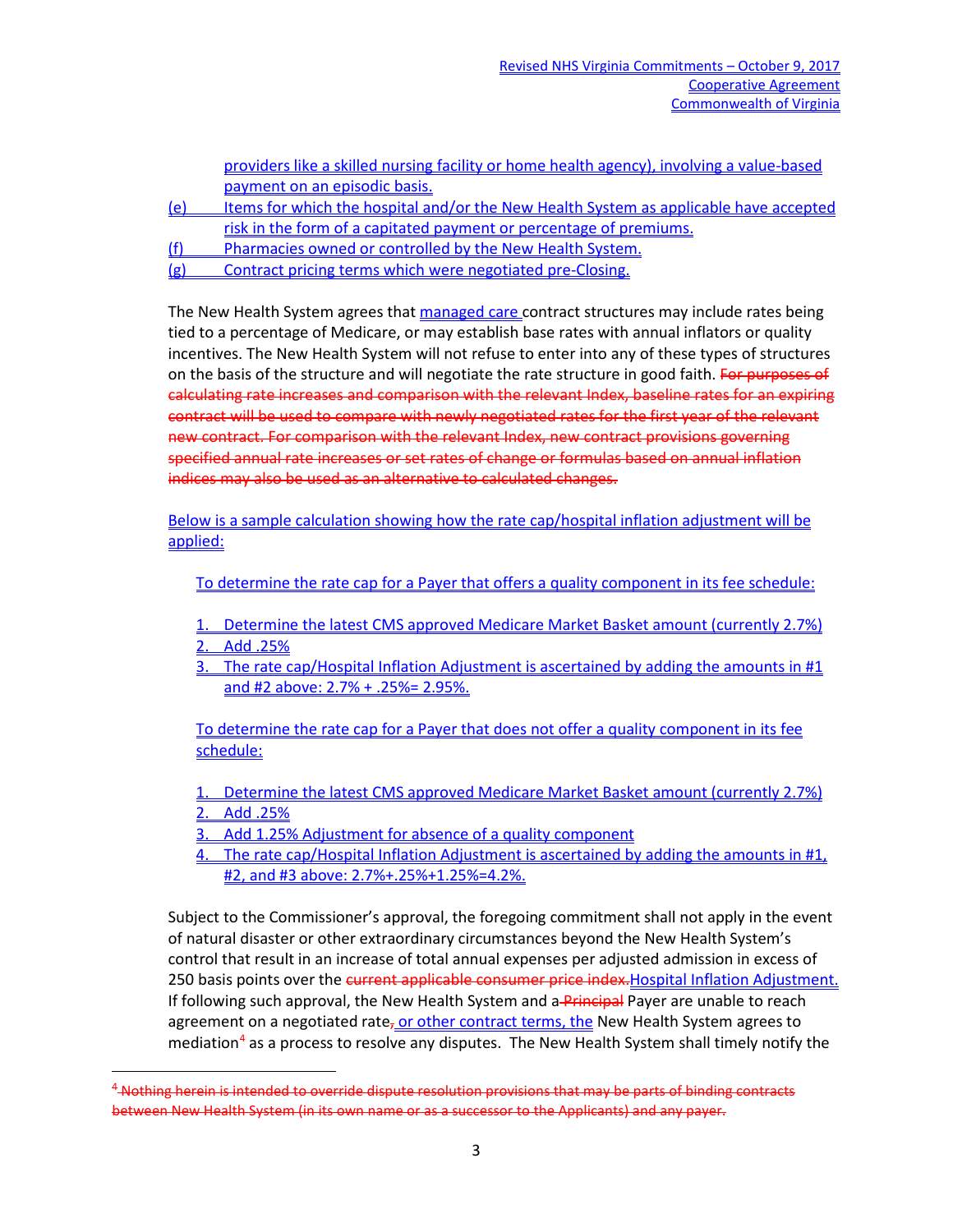Commissioner of any mediation occurring pursuant to this commitment if the payer has insureds (or members) in the Commonwealth of Virginia, and shall offer updates to the Commissioner on the progress of such mediation. The Chief Financial Officer of the New Health System shall certify the New Health System's compliance with the terms of this combined Commitment 1 and 2 in each Annual Report.

If either the New Health System or any Payer terminates a Payer contract, the New Health System will be subject to the pricing limitations of this Commitment. That is, this Commitment will apply, with the increased pricing limitation listed below, even if the New Health System goes out-of-network with a Payer. In this event, there will be no balance billing of patients over and above the following amount:

• The provisions of this Commitment shall apply to any Payer which has a managed care contract with NHS, MSHA or WHS and subsequently goes out-of-network; provided, however, that the Hospital Inflation Adjustment and Physician Inflation Adjustment with respect to such Payer shall be multiplied by two (2x) in the first two (2) years the Payer is out of network and multiplied by one (1x) each year thereafter.

The following definitions will apply to this combined Commitment 1 and 2, and when used in other Commitments:

"Cumulative Hospital Inflation Adjustment" - The compounded increases of the Hospital Inflation Adjustments from 2017 through the end of the contract year or Fiscal Year, as applicable.

"Hospital Inflation Adjustment" or ("HIA") – For the year being tested, the most recently available annual inpatient percentage of increase by Medicare, commonly referred to as the Market Basket and reported by CMS in the Federal Register as part of the Final Rules of the Inpatient Prospective Payment System, plus 0.25 percent. The HIA will not include the multifactor productivity adjustment, statutory adjustment, adjustments for failure to be a meaningful electronic health record user or failure to submit quality data, or any other positive or negative adjustments required by law or regulation. Effective October 1, 2017, the Market Basket is 2.70 percent.

HIA will also include, for Payers who do not offer a quality component in their fee schedules or payment structures at least equal to the adjustment in the schedule below, an additional payment ("Quality Adjustment Factor"). If a Payer does not offer as part of its fee schedules or rate structures a payment for quality or pay-for-performance incentives, the HIA will be increased based upon the difference between the schedule below and the quality component offered by the Payer.

Contract Year Beginning Adjustment for Absence of Quality 2018 1.25%

"Physician Inflation Adjustment" means the Hospital Inflation Adjustment without the Quality Adjustment Factor. Medicare's annual physician market basket update factor is currently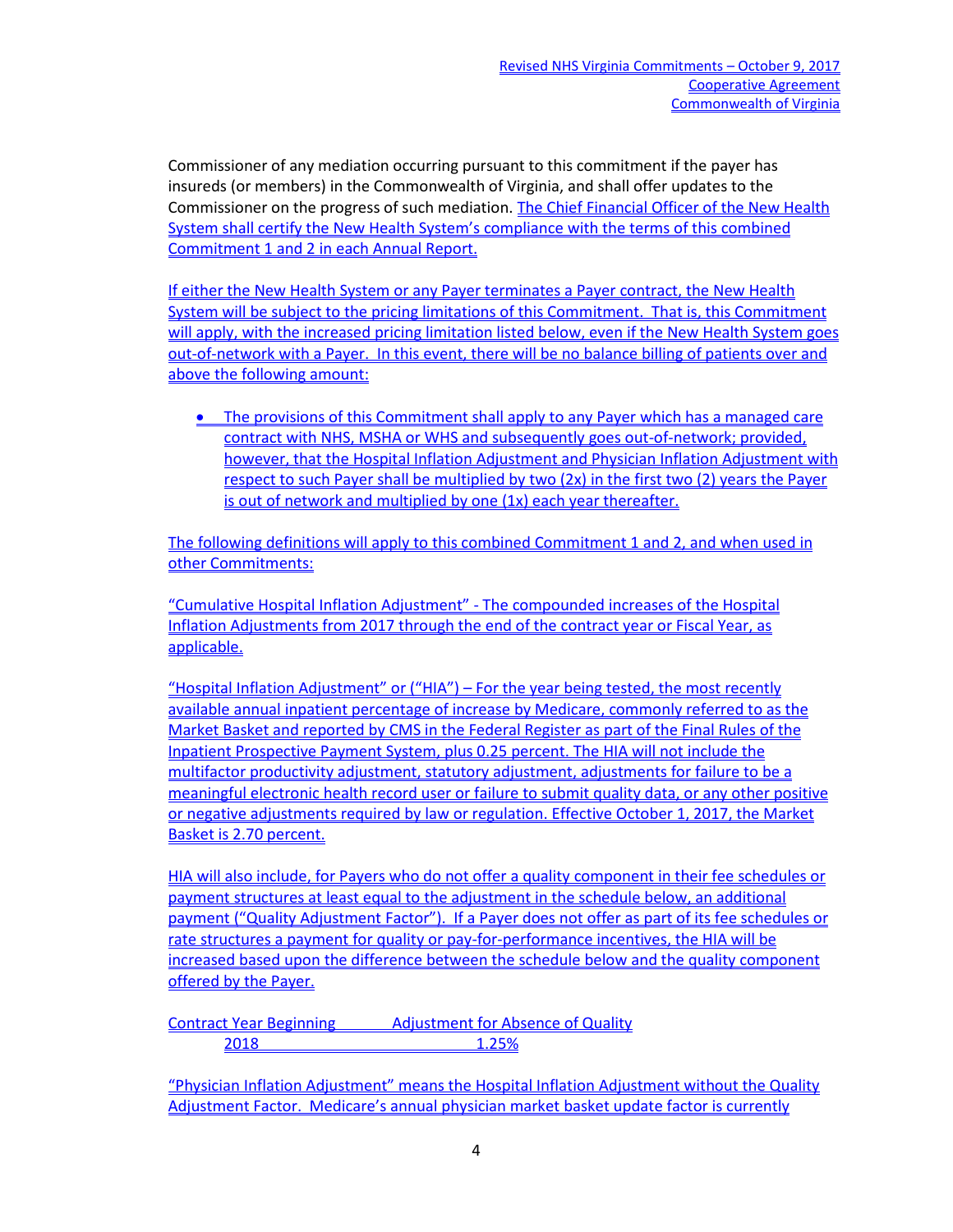limited by law to 0.50. When and if Medicare begins using an inflation-based update to the physician fee schedule, the Physician Inflation Adjustment used herein will be the Medicare physician market basket rate of increase plus 0.25 percent.

"Payer" means any person, corporation, or entity that pays, or arranges for payment, for all or any part of any New Health System hospital or other medical providers' medical services or supplies and items for itself or for any other person, corporation or entity, and which negotiates the payment or rate of payment for such Hospital or medical services, supplies and/or items. This includes Payers which are third party administrators, health insurers, self-insured health plans, employer health plans, managed care organizations, health maintenance organizations, administrative service organizations and other similar Payers and health plans which negotiate the payment or rate of payment for hospital or medical services, supplies and/or items. Payer includes any person, corporation, or entity that develops, leases, or sells access to networks of hospitals. The term does not include Medicare or other governmental healthcare payers or programs which do not negotiate contracts or payment rates with the New Health System, nor does it include Medicare Advantage Plans that pay based on a predetermined percentage of Medicare rates, for example, 105% of Medicare, so long as the percentage does not change during the term of the Cooperative Agreement.

"Large Network Payer" means a Payer which has a network, with a fee schedule specific to that network, which comprises 2% or more of the total charges ("Gross Revenue") for the New Health System. The same Payer may have several networks, each of which utilize different fee schedules, and each of which could constitute 2% or more of the Gross Revenue; each network attaining the 2% threshold would constitute a separate Large Network Payer. Conversely, several Payers may only constitute one network, because they use a common fee schedule. An example would be PHCS Multiplan.

**Timing:** Subsequent contract years.

**Amount:** The estimated annual savings to consumers for the combination of **Commitmentscombined Commitment 1 and 2 are \$1080 million in lower health care costs** annually over the first ten years.

**Metric:** Easily verifiable.

**3. Commitment:** In order to minimize any adverse impact on the ability of insurance companies to contract with the hospitals, and while this Cooperative Agreement ensures open access and choice for all consumers to choose any hospital in the region, it also remains the intent of the Cooperative Agreement that consumers and businesses enjoy a competitive market for insurance. As such, the New Health System will continue to negotiate in good faith with **PrincipalLarge Network** Payers to include the New Health System in health plans offered in the Geographic Service Area on commercially reasonable terms and rates (subject to the limitations herein). The New Health System will not unreasonably refuse to negotiate with potential new Payer entrants to the market or with insurers that do not meet the definition of "Principalany Payer", as long as the payerPayer has demonstrable experience, a reputation for fair-dealing and timely payment, and negotiates in good faith. New Health System will resolve through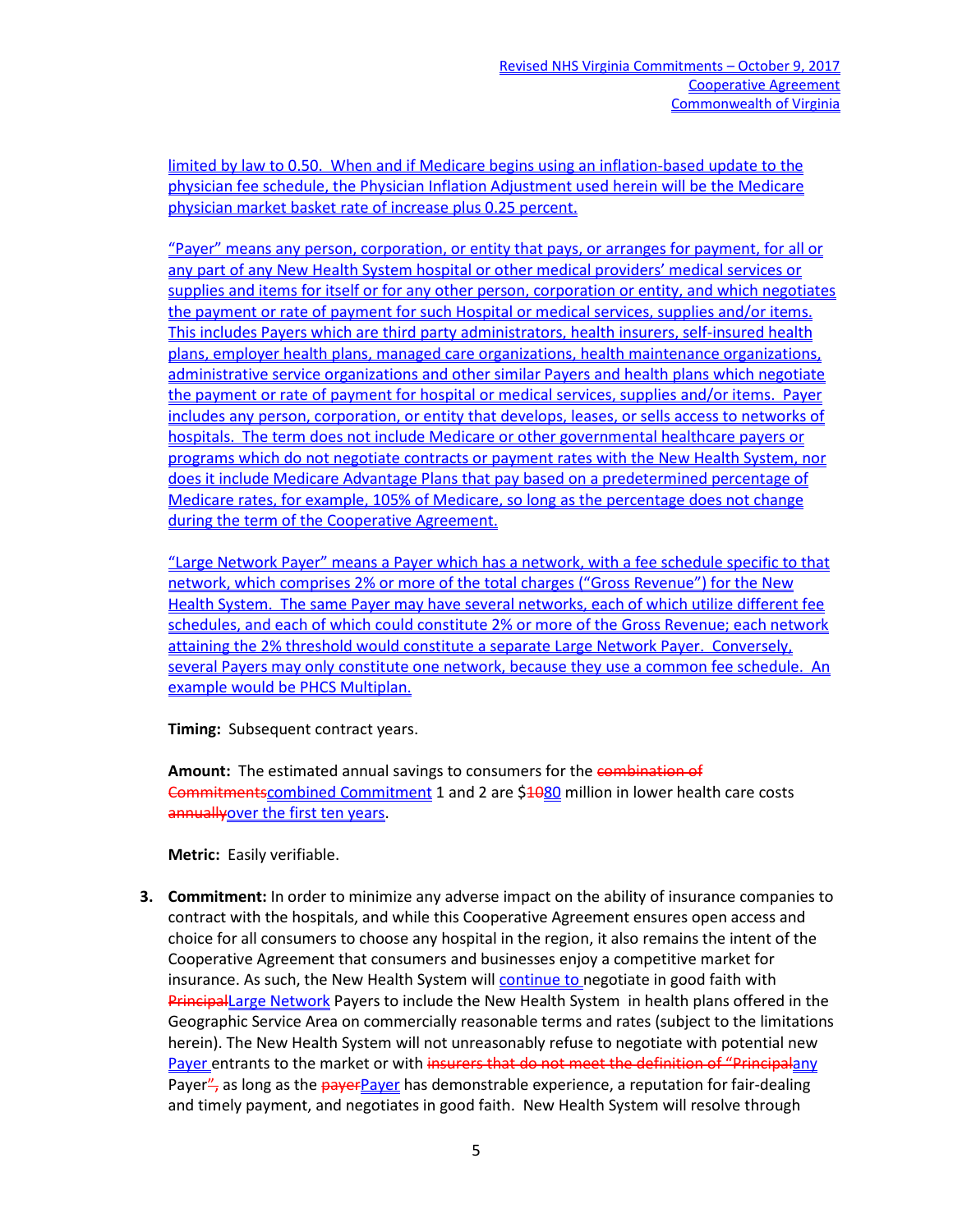mediation any disputes as to whether this commitment applies to the proposed terms of a health plan contract. If a Payer and the New Health System cannot agree on rates or any other contract terms, and mediation fails to resolve the dispute, the Commissioner may require the New Health System to participate in "Final Offer Arbitration" with the payer unless the Commissioner agrees to an alternative manner of arbitration. Costs and reasonable attorneys' fees of the arbitration would be awarded to the prevailing party of the arbitration if "Final Offer Arbitration" or other types of arbitration are utilized. The New Health System shall timely notify the Commissioner of any mediation occurring pursuant to this commitment if the payerPayer has insureds (or members) in the Commonwealth of Virginia, and shall offer to the Commissioner updates on the progress of such mediation.

**Timing:** Immediately upon closing of the merger and then upon expiration of existing contracts or with contracts with any new payersPayers coming into area, and ongoing.

## **Amount:** No cost.

**Metric:** Complaints from **payers** Payers and credible report by the New Health System.

**4. Commitment:** In order to ensure providers in the region not affiliated with the New Health System may continue to operate competitively, and to ensure new provider entrants to the market are not disadvantaged by the New Health System, the New Health System will not require as a condition of entering into a contract that it shall be the exclusive network provider to any health plan, including any commercial, Medicare Advantage or managed Medicaid insurer. Nothing herein shall be construed as to impede the discretion of the payersPayers in the market from designating the New Health System (or components thereof), as an exclusive network provider in all or part of the New Health System's service area.

**Timing:** Immediately upon closing of the merger and then upon expiration of existing contracts or with contracts with any new **payers** Payers coming into area, and ongoing.

**Amount:** No cost.

**Metric:** Easily verifiable.

**5. Commitment:** In order to improve quality for patients, ensure seamless access to needed patient information, and to support the efforts of the local physician community to access needed information in order to provide high quality patient care, the New Health System will participate meaningfully in a regional health information exchange or a cooperative arrangement whereby privacy protected health information may be shared with communitybased providers for the purpose of providing seamless patient care. In addition, the New Health System will participate in the Commonwealth's ConnectVirginia health information exchange, in particular ConnectVirginia's Emergency Department Care Coordination Program and Immunization Registry. In addition, the New Health System will participate in Virginia's Prescription Monitoring Program.

**Timing:** No later than 36 months after closing.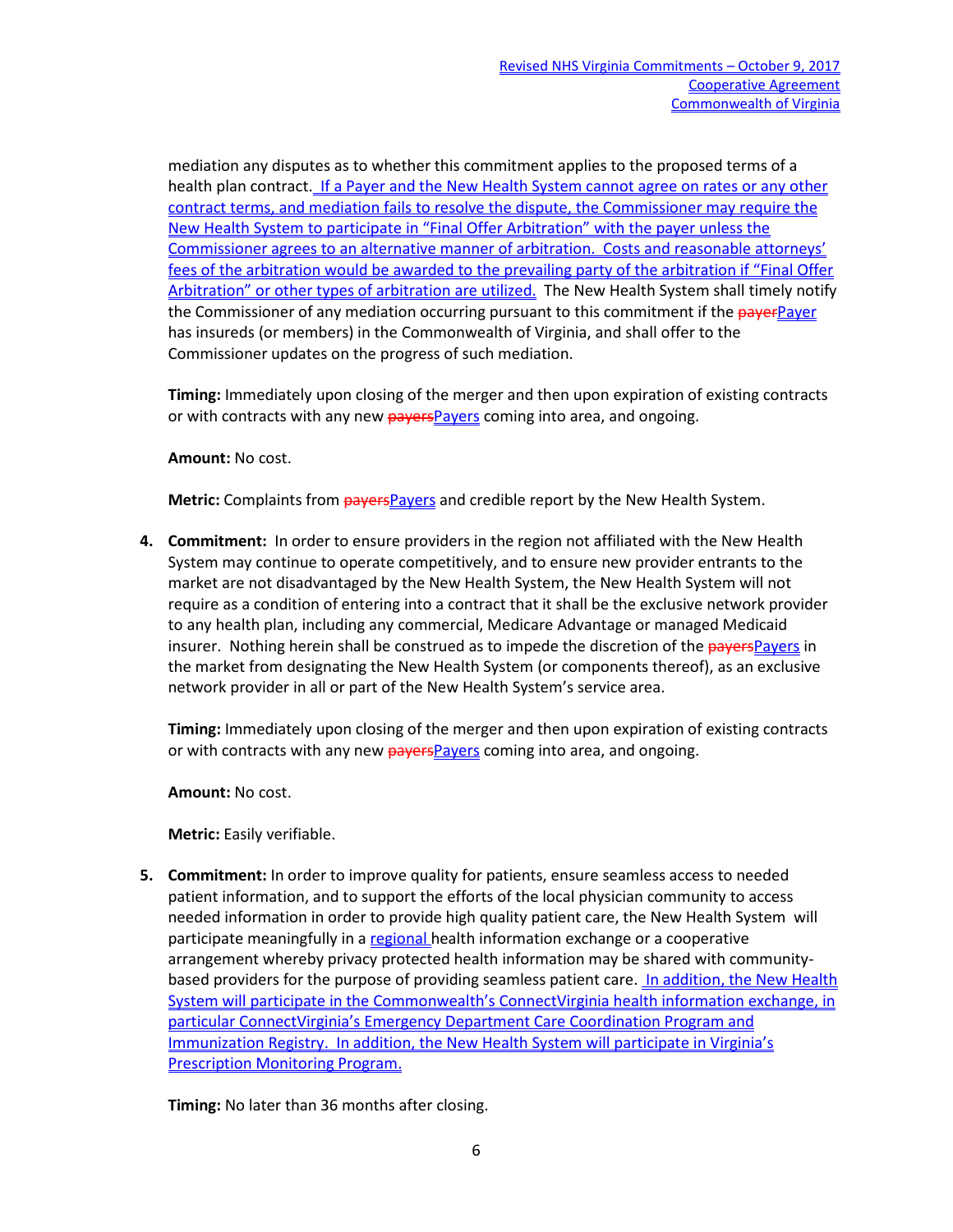Amount: Up to \$68 million over 10 years-, consistent with the regional annual incremental spending amounts in Exhibit B.

**Metric:** The New Health System shall report annually to the Commissioner on mileposts toward meeting this commitment.

**6. Commitment:** In order to enhance quality and decrease the total cost of care, the New Health System will collaborate in good faith with independent physician groups to develop a local, region-wide, clinical services network to share data, best practices and efforts to improve outcomes for patients and to deliver such outcomes at the highest possible value.

**Timing:** No later than 36 months after closing.

**Metric:** The New Health System shall report to the Commissioner on the mileposts toward meeting this commitment.

- **7. Commitment:** In order to enhance quality, improve cost-efficiency-and reduce unnecessary utilization of hospital services, for all Principal Payers, the New Health System will endeavor to include provisions for improved quality and other value-based incentives based on priorities agreed upon by each payer and the New Health System..., reduce unnecessary utilization of hospital services, and more fully align the New Health System, Payers, the business community, patients and the public, the New Health System, subject to the agreement of Payers as defined herein, will establish payment models designed to incentivize quality, value, and shared financial alignment in contracts with Large Network Payers as follows:
	- 1. All risk-based model components of existing WHS and MSHA contracts would continue from the date of closing into the future upon their terms.
	- 2. One new risk-based model contract would commence no later than January 1, 2020.
	- 3. A second new risk-based model contract would commence no later than January 1, 2021.
	- 4. The New Health System would initiate risk-based model contracts for any remaining Large Network Payers that do not already have at least one risk-based model component in their contracts by no later than January 1, 2022.

By January of 2022, all of the Large Network Payers are expected to have a risk-based model/population health/partnership relationship with the New Health System that includes aligned incentives. The risk-based components in each contract will be based on the unique priorities and timelines agreed upon by each Large Network Payer and the New Health System.

For purposes of this section, "risk-based model" shall be defined as contracts which contain elements of reimbursement tied to incentives for quality, value-based care, shared savings or alignment of financial incentives between Payers, the New Health System, employers and patients.

The New Health System will partner with the Virginia DMAS to develop, pilot, or implement value-based payment programs in the region as appropriate, including programs allowing the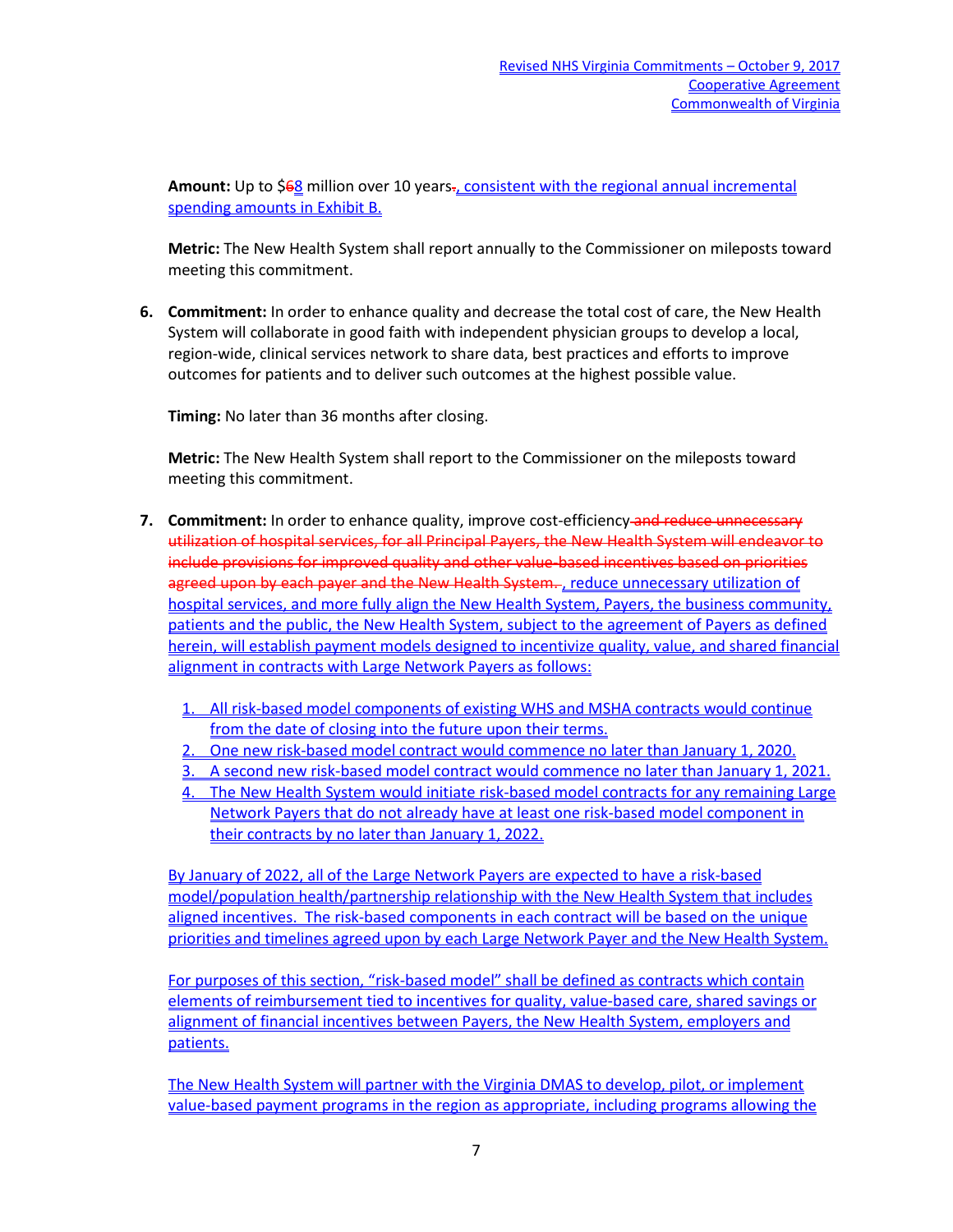New Health System to accept direct capitation from DMAS for the Medicaid enrollees in the Geographic Service Area.

Timing: Immediately upon closing of the merger and ongoing. continuing through January 1, 2022.

Amount: No incremental cost.

Metric: Annual report and complaints, if any, from payers.The New Health System shall report annually to the Commissioner on the mileposts toward meeting this Commitment.

**8. Commitment:** In order to enhance quality of patient care through greater transparency, improve utilization of hospital resources, and to ensure the population health of the region is consistent with goals established by the Authority, the New Health System will establish annual priorities related to quality improvement and publicly report these quality measures in an easy to understand manner for use by patients, employers and insurers. Such reporting shall include posting of quality measures and actual performance on New Health System's website accessible to the public. The New Health System shall report such data timely so the public can easily evaluate the performance of the New Health System as compared to its competitors, and ensure consumers retain the option to seek services where the quality is demonstrably the highest. In addition, the New Health System will timely report and include on its web site its performance compared to the Medicare quality measures including readmission statistics. The New Health System will give notice to the Authority of the metrics the New Health System is prioritizing, and will, in good faith, include input from the Authority in establishing or modifying its priorities.

**Timing:** Annually, based upon when the New Health System establishes its annual quality goals.

**Metric:** Compliance with commitment as agreed upon and modified subsequently.

**9. Commitment:** In order to ensureprevent low income patients who are uninsured are not from being adversely impacted-due to pricing, the New Health System willNHS shall adopt a charity care policy that is substantially similar to for the hospitals that is compliant with applicable law, that is more charitable than the existing policies of both PartiesApplicants, and that is consistent with the Internal Revenue Service's final 501 (r) rule. The New Health SystemNHS shall furnish a copy of its policies relating to charity care to the Commissioner no later than the end of the third (3rd) month following the closing of the merger. Thereafter, the New Health System shall furnish to the Commissioner a copy of any revisions to such policies immediately upon the effective date of such revisions. These policies shall provide for the full write-off of amounts owed for services by patients with incomes at or below two hundred twenty-five percent (200225%) of the federal poverty level. In addition to increasing the 100% discount for services at 225% of Federal Poverty Level, the NHS also agrees that for patients who are between 225% and 400% of the federal poverty guidelines but whose account balance (after all insurances have processed or uninsured discount has been applied) is equal to or greater than 50% of the patient's total annual household income, the maximum a patient would be expected to pay to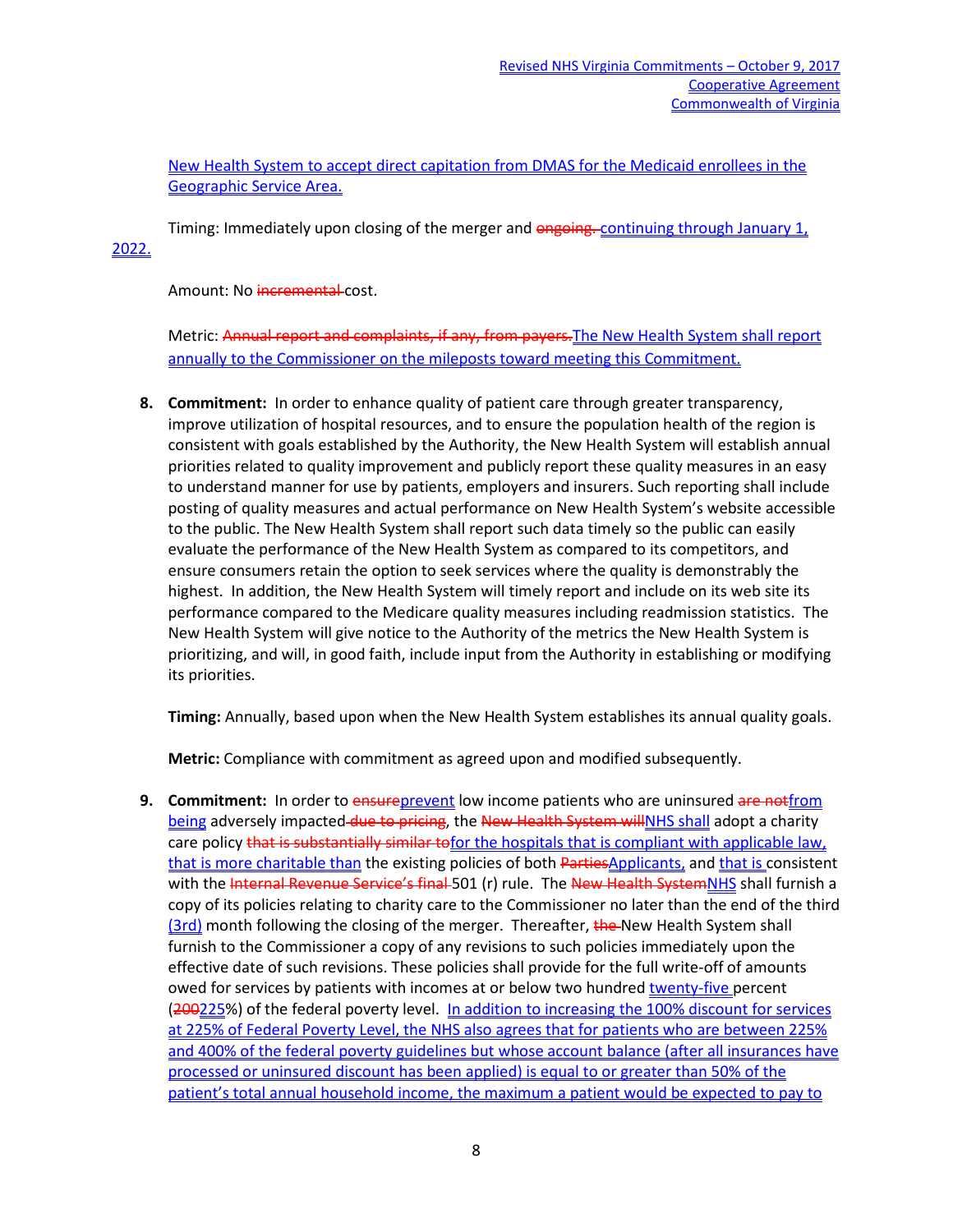settle an account balance would be 15% of household income. The New Health System shall inform the public of its charity care and discounting policies in accordance with all applicable laws and shall post such policies on its publicly accessible web site and on the separate web sites for all provider components that are part of the New Health System.

**Timing:** Immediately upon closing of the mergerPolicy adopted within 3 months of closing, with implementation immediately thereafter and ongoing.

**Amount:** Extent of additional cost is unknown but is not immaterial.

**Metric:** Charity care costs as measured in cost of care furnished. For hospital services that number can come from the Medicare cost report S-10 schedulethe number will be taken from the Form 990, Schedule H, Line 7a "Financial Assistance at Cost" (from the Community Benefit Section). New Health System's annual report to the Commissioner shall also include data on the number of individuals receiving uncompensated care and compare that number to prior fiscal years when the New Health System was in operation. The cost for charity care for nonhospital services may be estimated using the cost to charge ratio aggregated for all nonhospital services.

**10. Commitment:** In order to ensure low income patients are not adversely affectedimpacted due to pricing, uninsured or underinsured individuals who do not qualify under the charity care policy will receive a discount off hospital charges based on their ability to pay. This discount will comply with Section 501(r) of the Internal Revenue Code, and the rules and regulations relating to that Section governing not for-profit organizations, and payment provisions will be based on the specific circumstances of each individual/family. The New Health System will seek to connect individuals to coverage when possible.

"Uninsured" patients are those with no level of insurance or third-party assistance to assist with meeting his/her payment obligations. "Underinsured" patients are those with some level of insurance or third-party assistance but with out-of-pocket expenses that exceed financial abilities.shall mean insured patients who receive Eligible Health Care Services that are determined to be non-covered services." These patients will not be charged more than amounts generally billed (AGB) to individuals who have insurance covering such care in case of Emergency or other Medically Necessary Services." AGB percentage is determined using the look-back method utilizing the lowest percentage for all facilities per the IRS regulatory guidelines set forth in 501(r). Emergency Services are defined in accordance with the definition of "Emergency Medical Conditions" in Section 1867 of the Social Security Act (42 U.S.C. 1395dd). Medically Necessary Services are defined by Medicare as services of items reasonable and necessary for the diagnosis or treatment of illness or injury and are Services not included in the list of "particular services excluded from coverage" in 42 CFR § 411.15). Financial assistance eligibility will be determined by a review of the Application for Financial Assistance, documents to support the Application for Financial Assistance (i.e. income verification documentation), and verification of assets. Financial assistance determinations are based on National Poverty Guidelines for the applicable year. The New Health System shall adhere to the IRS regulatory guidelines set forth in Section 501(r) of the Internal Revenue Code.

**Timing:** Immediately upon closing and ongoing.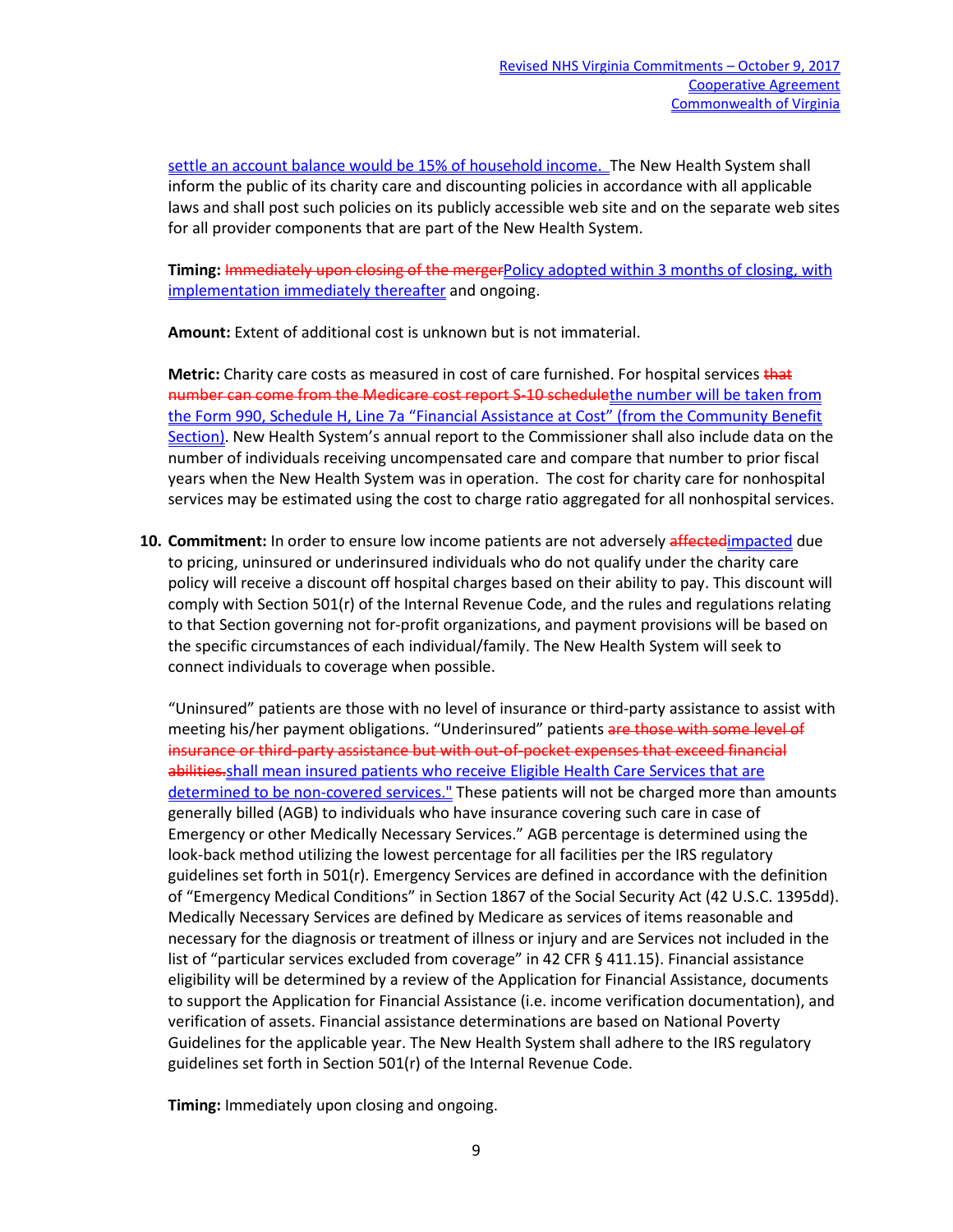**Metric:** Credible report.

**11. Commitment:** In order to demonstrate the New Health System maintains the financial viability to fulfill its commitments of this Cooperative Agreement, and to ensure proper state supervision, any notices of a material default, technical or otherwise, that the New Health System, or an affiliate, receives under bond or other debt documents, for debt in excess of \$7,500,000, must be furnished to the Authority and the Commonwealth.

**Timing:** Ongoing.

**Amount:** No cost.

**Metric:** Credible report.

**12. Commitment:** In order to demonstrate the New Health System maintains the financial viability to fulfill its commitments of this Cooperative Agreement, and to ensure proper state supervision, If the New Health System records a liability for a Material Adverse Event which may impair the ability of the New Health System to fulfill the commitments, the New Health System will notify the Commissioner and the Authority within 30 days of making such a determination.

For purposes of these commitments, a "Material Adverse Event" means any fact, event, change, development or occurrence that, individually or together with any other event, change, development or occurrence, is or is reasonably likely to be, materially adverse to the business, condition (financial or otherwise), assets, operations or results of operations of the New Health System, taken as a whole, or on the ongoing ability of the New Health System to comply in all material respects with the commitments.

**13. Commitment:** With respect to any potential non-compliance with these Commitments, the New Health System shall endeavor to cure any such non-compliance in accordance with the process outlined herein.

In connection with any noncompliance reported by the New Health System or identified and noticed by the Commissioner generally, the New Health System shall have sixty (60) days from the date of notice to Cure, or, if not curable within sixty (60) days, to demonstrate substantial progress toward a complete Cure of, the noncompliance, unless (i) the Noncompliance is not Curable, or (ii) the Noncompliance is due to a Force Majeure Event, in which case the New Health System shall have sixty (60) days from the end of the Force Majeure Event to cure the Noncompliance. The Commissioner (and his/her designees/agents) shall be provided full access, at reasonable times and upon reasonable notice, to all non-privileged documents and information of the New Health System and its personnel necessary to make a determination concerning the noncompliance, any Cure thereof, and, if applicable, any Force Majeure Event.

For purposes of these commitments, "Cure" means (1) if the noncompliance arose due to failure to spend and pay, in full, the amount specified by a monetary commitment, to pay the amount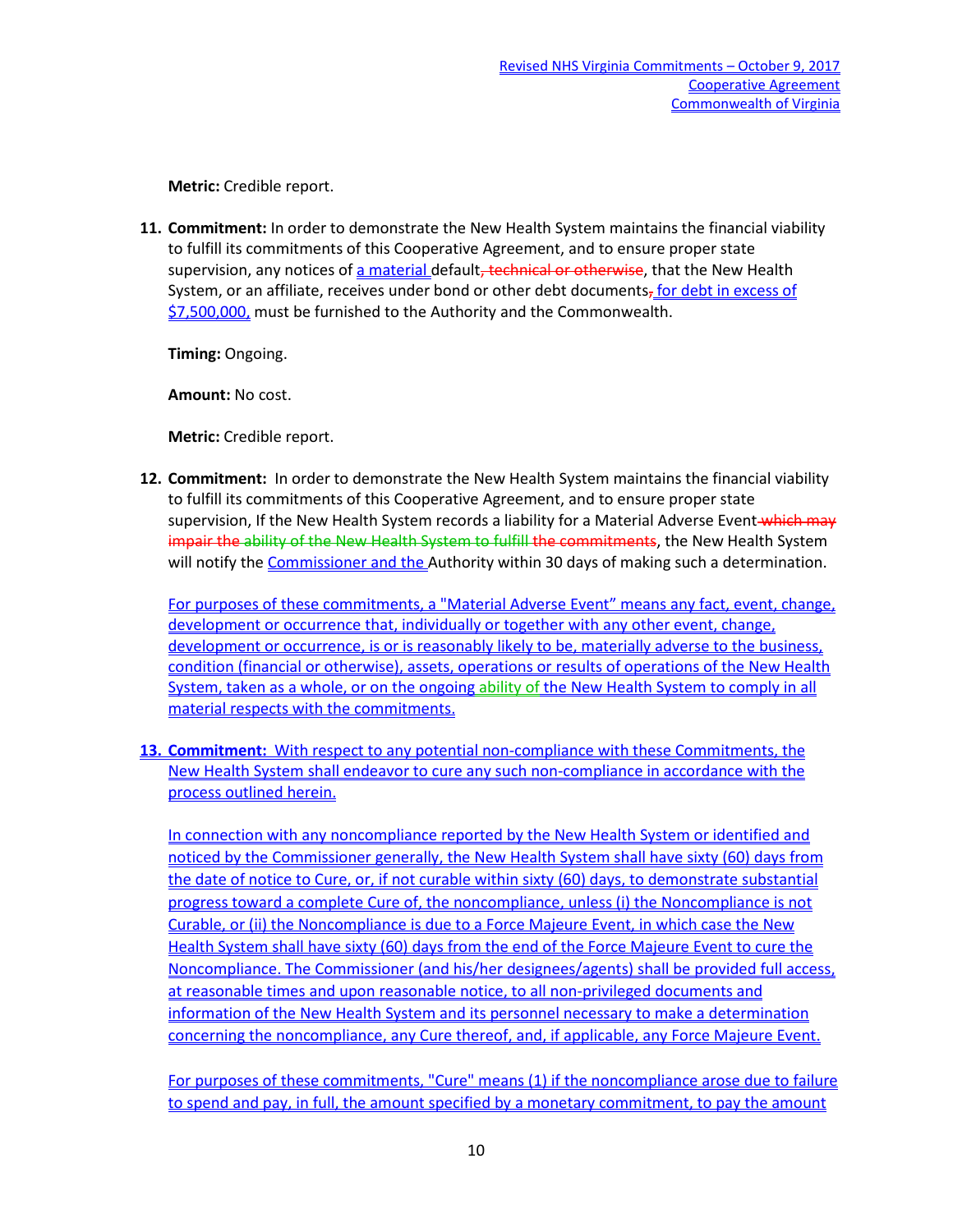that remains to be spent and paid, in immediately available funds, either toward the initiative or plan that was the subject of the monetary commitment and/or, as applicable and as agreed by the Commissioner, to enter into a Cooperative Agreement modification as proposed by either the New Health System or the Commissioner, and (2) if the Noncompliance arose due to a nonfulfillment of a non-monetary commitment, to fully perform such non-monetary commitment and/or, as applicable and as agreed by the Commissioner, to enter into a Cooperative Agreement modification as proposed by the New Health System or the Commissioner.

With respect to any noncompliance that is not Cured or is not Curable, the Commissioner shall have the right to invoke one or more corrective actions, which may include, without limitation, the following: (1) a Cooperative Agreement modification; (2) equitable relief, including a temporary restraining order, an injunction, specific performance and any other relief that may be available from a court of competent jurisdiction; and (3) if public advantage is not evident, termination of the Cooperative Agreement.

For purposes of these commitments, "Force Majeure Event" means any failure or delay by the New Health System to fulfill or perform any of the commitments when and to the extent such failure or delay is caused by or results from an act beyond the New Health System's reasonable control, including, without limitation, (a) acts of God; (b) flood, fire, earthquake, or explosion; (c) war, invasion, hostilities (whether war is declared or not), terrorist threats or acts, riot, or other civil unrest; (d) change in applicable law (other than Virginia Code § 15.2-5384.1 et seq. or governmental order pursuant to Virginia Code § 15.2-5384.1 et seq.), including a major structural change to the federal payment system such that it materially changes the needs of the region and the New Health System's ability to meet those needs, and a substantial and material reduction in federal reimbursement; (e) actions, embargoes, or blockades in effect after the issuance of the Cooperative Agreement; (f) action by any governmental authority, other than the Virginia Department of Health or any other Virginia entity (with legal standing) acting to enforce the Cooperative Agreement; and (g) any national or regional emergency. If the New Health System suffers or believes it is reasonably likely to suffer a Force Majeure Event, the New Health System shall (y) give notice to the Commissioner within ten (10) days after knowledge of the existence or reasonable likelihood thereof by the New Health System, stating the period of time the failure or delay is expected to continue, and (z) use diligent efforts to end the failure or delay and minimize the effects of such Force Majeure Event.

**Timing:** Ongoing.

**Amount:** No cost.

**Metric:** Credible report and easy to determine.

**14. 13. Commitment:** In order to ensure employees are properly recognized for their years of service, and to protect the benefits they have earned over time, the New Health System will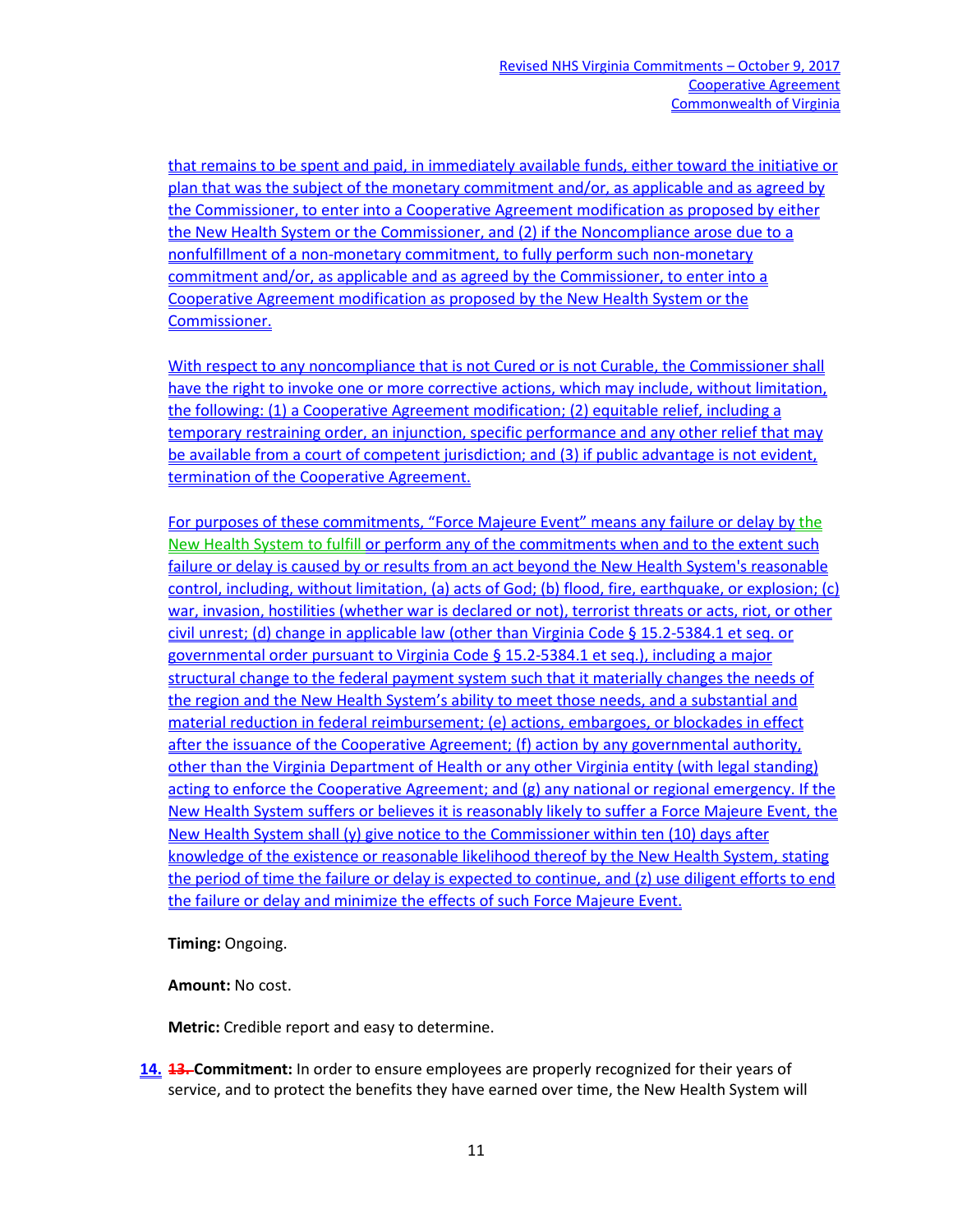honor prior service credit for eligibility and vesting under the employee benefit plans maintained by Wellmont and Mountain States, and will provide all employees credit for accrued vacation and sick leave.

**Timing:** First year.

**Metric:** Easily verifiable.

**15. 14. Commitment:** In order to ensure a uniform system of compensation, and to ensure competitiveness of pay for attracting and retaining employees, the New Health System will work as quickly as practicable after completion of the merger to invest up to \$70 million over 10 years addressing differences in salary/pay rates and employee benefit structures between Wellmont and Mountain States. The New Health System will offer competitive compensation and benefits for its employees to support its vision of becoming one of the strongest health systems in the country and one of the best health system employers in the country.

**Timing:** By the end of the first full fiscal year upon closing of the merger.

**Amount:** The estimated incremental investment in addressing salary/pay rate differences is approximately \$70 million over 10 years.

**Metric:** Credible report which shall be provided confidentially in order to preserve a competitive employment environment. Such report will include if there were grievances filed by employees with respect to pay adjustments related to the merger and how the grievances were addressed.

**16. 15. Commitment:** In order to ensure employees are treated fairly in the event there is a facility closure or termination of services related directly and demonstrably to the merger, including any repurposing of facilities in Wise County, Virginia and the independent city of Norton, Virginia, the New Health System will provide to the Commissioner, within two (2) months of closing, a severance policy addressing how employees will be compensated if they are not retained by the New Health System or any of its subsidiaries or affiliates. This policy shall not affect termination of employees if the termination was for-cause or related to the routine operation of such facility. The severance policy shall consider several factors, including but not limited to, each individual's position within his/her current organization and years of service. The policy will also address outplacement support to be provided to any such employee. Compliance with this commitment in Virginia shall be judged solely by the Commissioner and corrective action required for noncompliance shall be determined solely by the Commissioner. This provision shall not be construed to create a right of action for any individual employee.

**Timing:** 5 years.

**Amount:** Severance cost is estimated to be approximately \$5 million from the closing of the merger to the end of the first full fiscal year after the closing of the merger, attributable mostly to corporate level synergies. Severance cost thereafter is not easily calculable due to unknown variables in the market, including ongoing attrition in the workforce as inpatient hospital use rates continue to decline.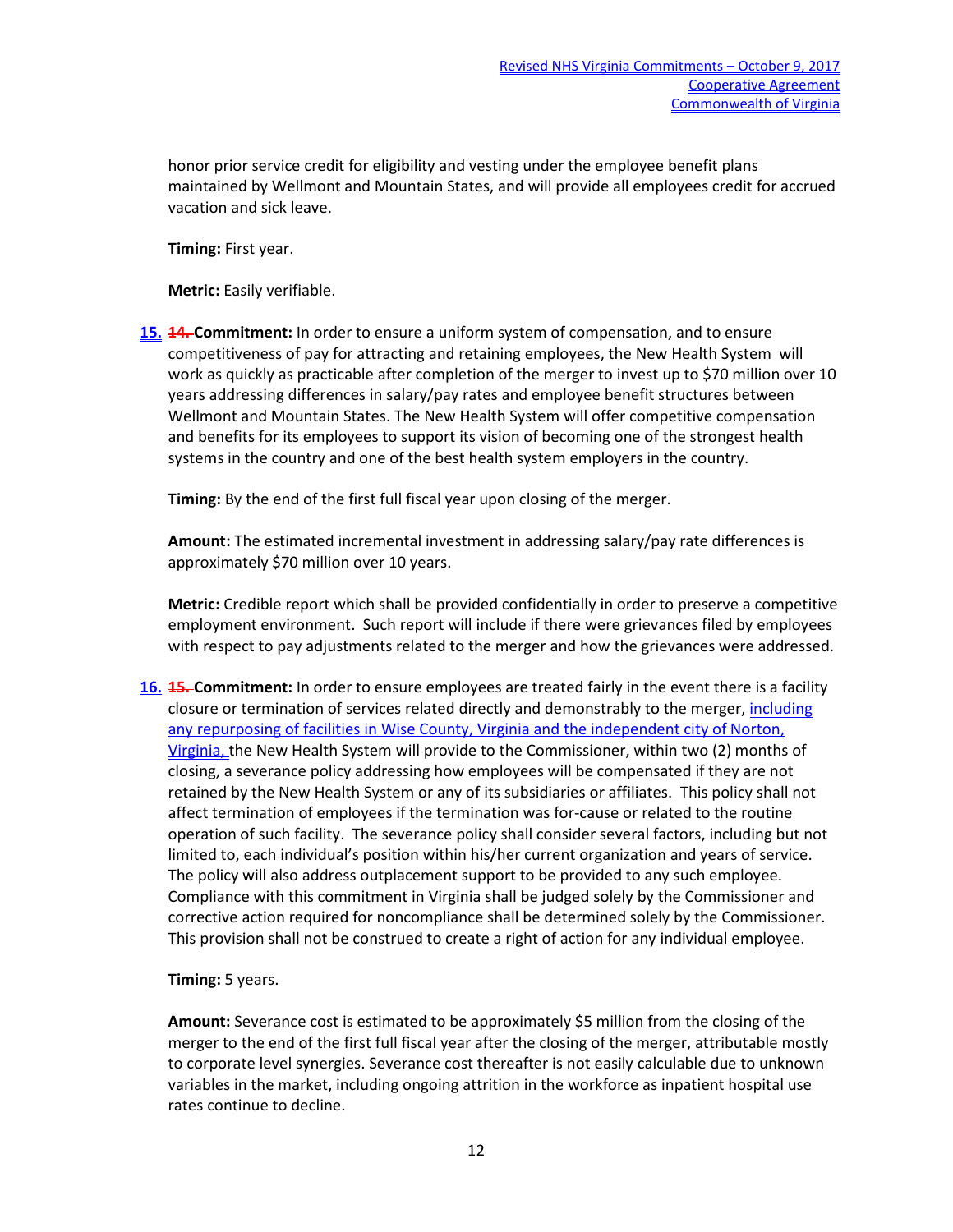**Metric:** Confidential annual report for the first five full fiscal years after the closing of the merger reporting on the total number of involuntary employee terminations due to mergerrelated reductions, the number of such terminations for which severance compensation was paid, and the aggregate cost of such severance compensation. Importantly, it is also recognized that there will be new employment created as the New Health System makes the committed investments in research, academics, new specialties and services and population health. The New Health System may also provide as part of the annual report the number of new jobs created due to such investments, and approximate incremental payroll costs resulting.

**17. 16. Commitment:** In order to invest in the advancement of employees, and to assist employees in achieving growth in their careers, the New Health System will combine the best of both organizations' career development programs in order to ensure maximum opportunity for career enhancement and training.

**Timing:** No later than 24 months after closing.

**Metric:** Credible report.

**18. 17. Commitment:** In order to ensure training of physicians and allied health professionals meets the goals and objectives of the health system and the Authority, the New Health System will develop and implement, in partnershipcollaboration with at least its current academic partners, a 10-year plan for post graduate training of physicians, nurse practitioners, and physician assistants and other allied health professionals and in Virginia and Tennessee. The plan will be delivered within 12 months of the closing date of the merger and will include a time schedule for implementing the plan and expenditures under the plan that are consistent with the regional annual incremental spending amounts in Exhibit B. The plan will also include, but not be limited to, how it will address the Authority's goals, Blueprint access, quality and population health goals, the structure of an ongoing academic collaborative, and how training will be deployed in Virginia and Tennessee based on the assessedan evidence based assessment of needs, clinical capacity and availability of programs. Contingent Within 45 days of the closing of the merger, the New Health System will have convened the first meeting of the collaborative which shall be co-chaired by one academic representative from Virginia and one from Tennessee. Furthermore, and contingent on continued funding for existing programs from federal and state sources, the New Health System will not reduce or eliminate any medical residency programs or available resident positions presently operated by the Applicants at any Virginia facility provided, however, that such programs may be moved within Virginia, or substituted for residency training in Virginia in other specialties if that is in the best interests of the patient population in the area. Notwithstanding the foregoing, minor and temporary decreases in the number of full time equivalent residents working at Virginia hospitals may reflect year-to-year variations in residents applying for such training, dropping out of such training, electing to rotate to other hospitals, or transferring to another residency program, and shall not be deemed to violate this agreement.

**Timing:** 10 years.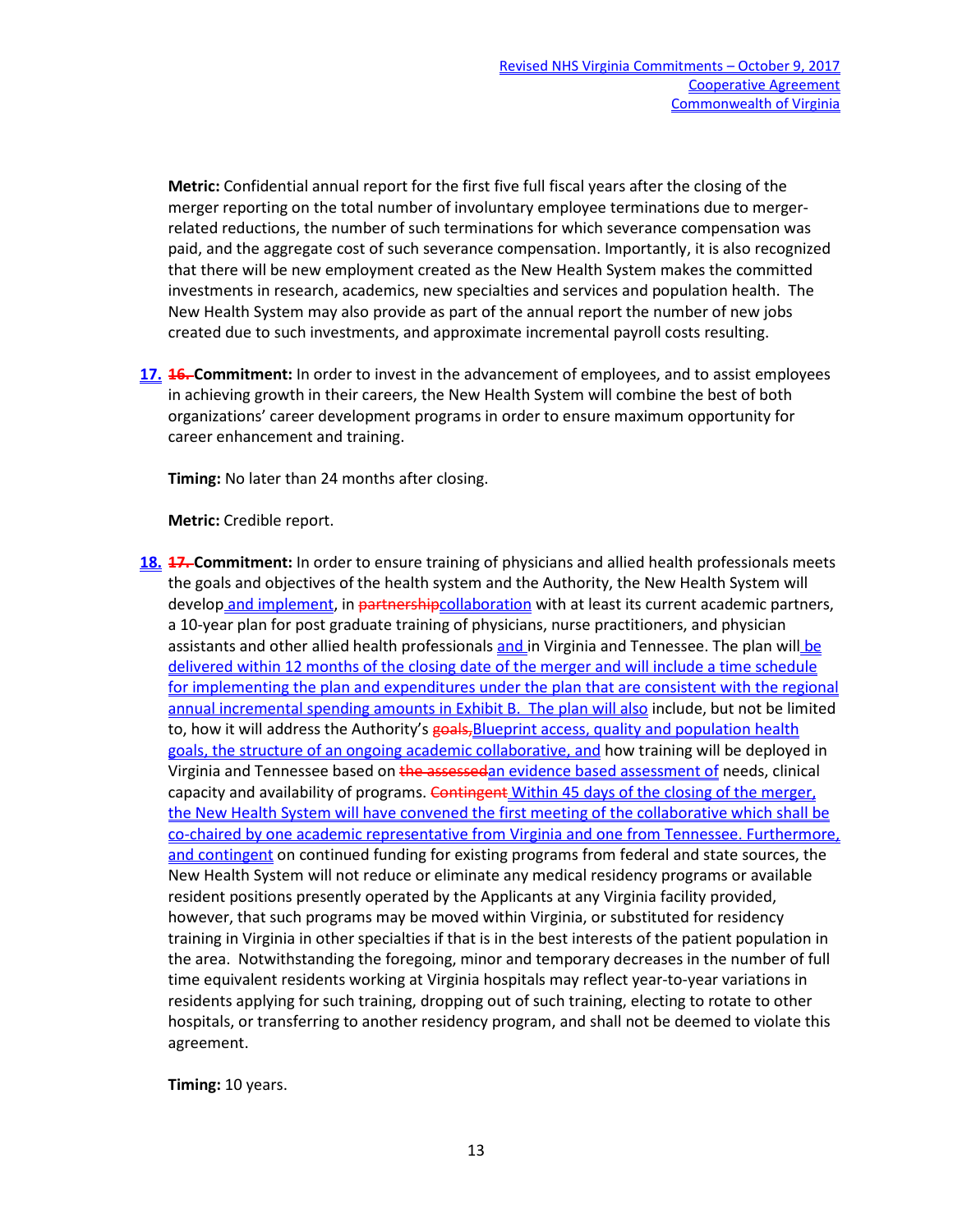Amount: Combination of commitments  $1718$  and  $1819$  total \$85 million.

**Metric:** Annually,Completed convening of the collaborative within 45 days and delivery of 10 year plan within 12 months of merger closing. The plan shall set forth the targeted number of persons to be trained by physician specialty or health care professional category, the location(s) of such training, the schedule for starting such training, and the expected gross annual expenditure relating to such training. In addition, on an annual basis the New Health System will report to the Commissioner: the number of accredited resident positions for each residency program operated in Virginia and the number of such positions that are filled, and shall furnish copies of the relevant pages of the Medicare cost reports showing the number of full time equivalent residents. AnThe annual report shall also include a description of any affiliation agreements moving resident "slots" from one hospital to another pursuant to Medicare rules, resident programs moved from one hospital to another, and new programs started. No later than June 30, 2018, the New Health System will furnish to the Commissioner a plan for medical residency training programs and other health care professional training. The plan shall set forth the targeted number of persons to be trained by physician specialty or health care professional category, the location(s) of such training, the schedule for starting such training, and the expected gross annual expenditure relating to such training. It is acknowledged that the service area for the New Health System extends across state boundaries and patients, employees, and vendors freely cross those state lines. Accordingly, the Commissioner will not apply a fixed ratio to determine whether each year's expenditure set forth on Exhibit B under commitments number 17 and 18 and 19 is appropriately shared in by Virginia. On the other hand, the The Commissioner will review expenditures made pursuant to this commitment for adherence to the 10-year plan and the appropriate inclusion of Virginia sites and/or demonstrable benefit to Virginia residents and businesses.

19. **18. Commitment:** In order to help create opportunities for investment in research in partnership withat Virginia's academic institutions, the New Health System is committed to collaborating with the academic institutions to compete for research opportunities. The New Health System will work closely withwill develop and implement, in collaboration with at least its current academic partners to develop and implement, a 10-year plan for investment in research and growth in the research enterprise in the Virginia and Tennessee service area. The plan will be delivered within 12 months of the closing date of the merger and will include a time schedule for implementing the plan and expenditures under the plan that are consistent with the regional annual incremental spending amounts in Exhibit B. The plan will also include, but not be limited to, how it will address the Authority's goals, how research Blueprint goals, the structure of an ongoing research collaborative, and the criteria according to which research funding available as a result of the Virginia Cooperative Agreement and Tennessee COPA will be deployed in Virginia and Tennessee based on thecommunity needs-and, matching opportunities, capacity and competitiveness of the proposals. economic return to the region, and overall competitiveness of the research proposals. Within 45 days of the closing of the merger, the New Health System will have convened the first meeting of the collaborative which shall be co-chaired by one academic representative from Virginia and one from Tennessee.

**Timing:** 10 years.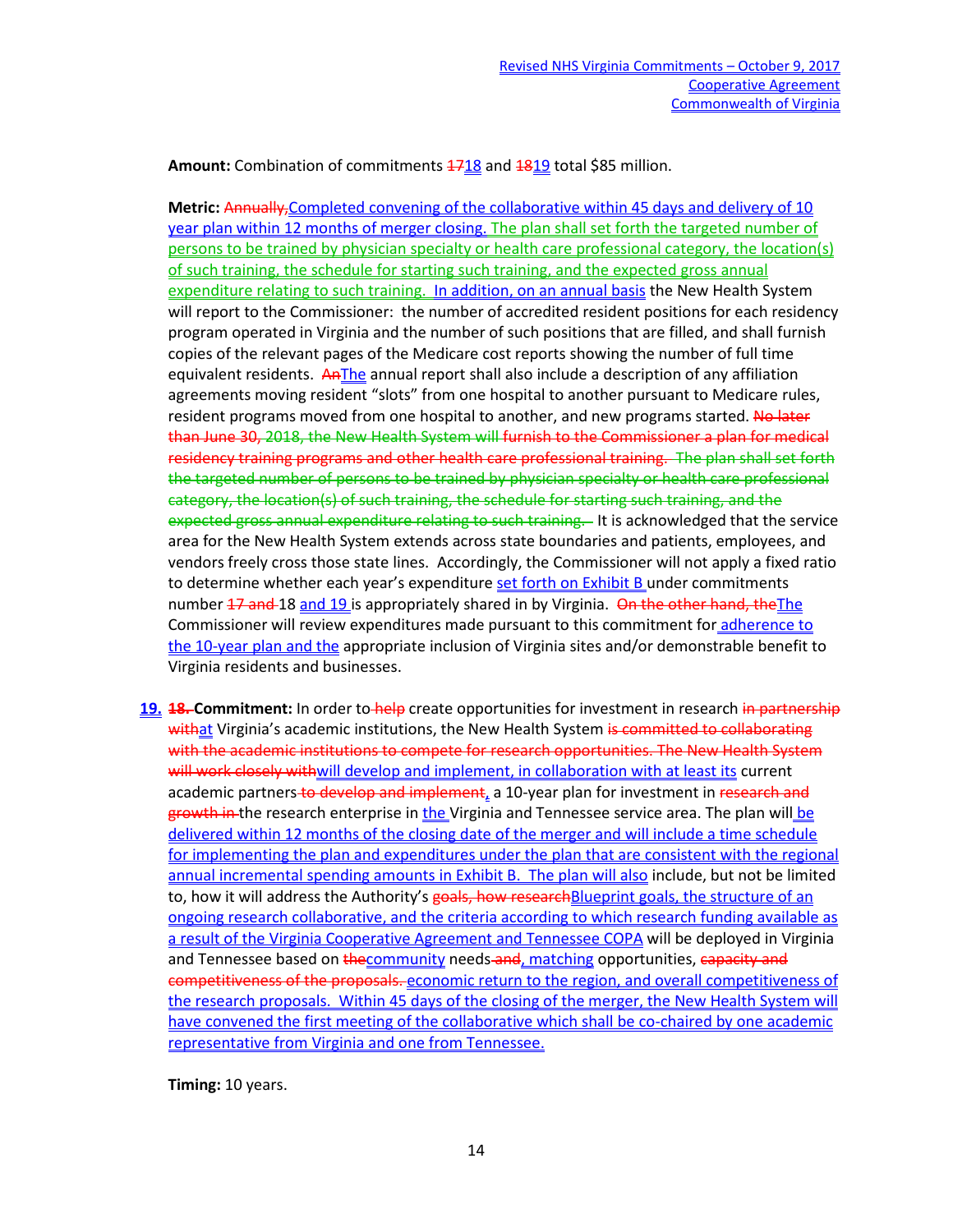Amount: Combination of commitments  $\frac{4718}{2}$  and  $\frac{4819}{2}$  total \$85 million.

**Metric:** Report in year one and dollars spent thereafter. TheCompleted convening of a research collaborative within 45 days and delivery of 10-year plan within 12 months of merger closing. In this plan the New Health System will present a plan for research expenditures for the second and third full fiscal years two and three starting after the closing of the merger no later than the end of the first fiscal year after the merger. Thereafter, the New Health System must annually update its plan to address subsequent fiscal years no later than the end of the period for which the prior plan ends up to the end of the ninth full fiscal year after the closing of the merger. The. An annual report should include a description of research topics, the entities engaged in the research, the principal researcher(s) who is/are responsible for each project, any grant money applied for or expected, and the anticipated expenditures. Annual reports for full fiscal years three and two through ten should report on the outcome of previously reported research projects including references to any published results. The Commissioner will annually review expenditures made pursuant to this commitment for adherence to the most recently updated plan and the appropriate inclusion of Virginia sites and/or demonstrable benefit to Virginia residents and businesses.

**20. 19. Commitment:** In order to enhance hospital quality, improve cost-efficiency, improve the utilization of hospital-related services, and to enhance opportunities in research, the New Health System will adopt a Common Clinical IT Platform as soon as reasonably practical after the formation of the New Health System. The New Health System will make access to the IT Platform available on reasonable terms to all physicians in the service area. This fully integrated medical information system will allow for better coordinated care between patients and their doctors, hospitals, and post-acute care and outpatient services and facilitate the move to valuebased contracting. Subject to confidentiality laws and rules, the New Health System will grant reasonable access to the data collected in its Common Clinical IT Platform to researchers with credible credentials who have entered into Business Associate Agreements for the purpose of conducting research in partnership with the New Health System.

**Timing:** Implementation No later than 48 months after closing.

**Amount:** Up to \$150 million.

**Metric:** Implementation of promised system with mileposts along the way. The mileposts shall be proposed by New Health System no later than three months after the closing of the merger or June 30, 2017, whichever is later. The New Health System will report in each annual report its progress toward implementing the Common Clinical IT Platform, and after implementation, any material enhancements or changes. The New Health System will also include in the annual report the researchers (by individual or by group for those working together) who have entered into Business Associate Agreements for purposes of conducting research.

21. 20. Commitment: In order to preserve **traditionally** hospital-based services in geographical proximity to the communities traditionallyin the Geographic Service Area served by such facilities, to ensure access to care, and to improve the utilization of hospital resources and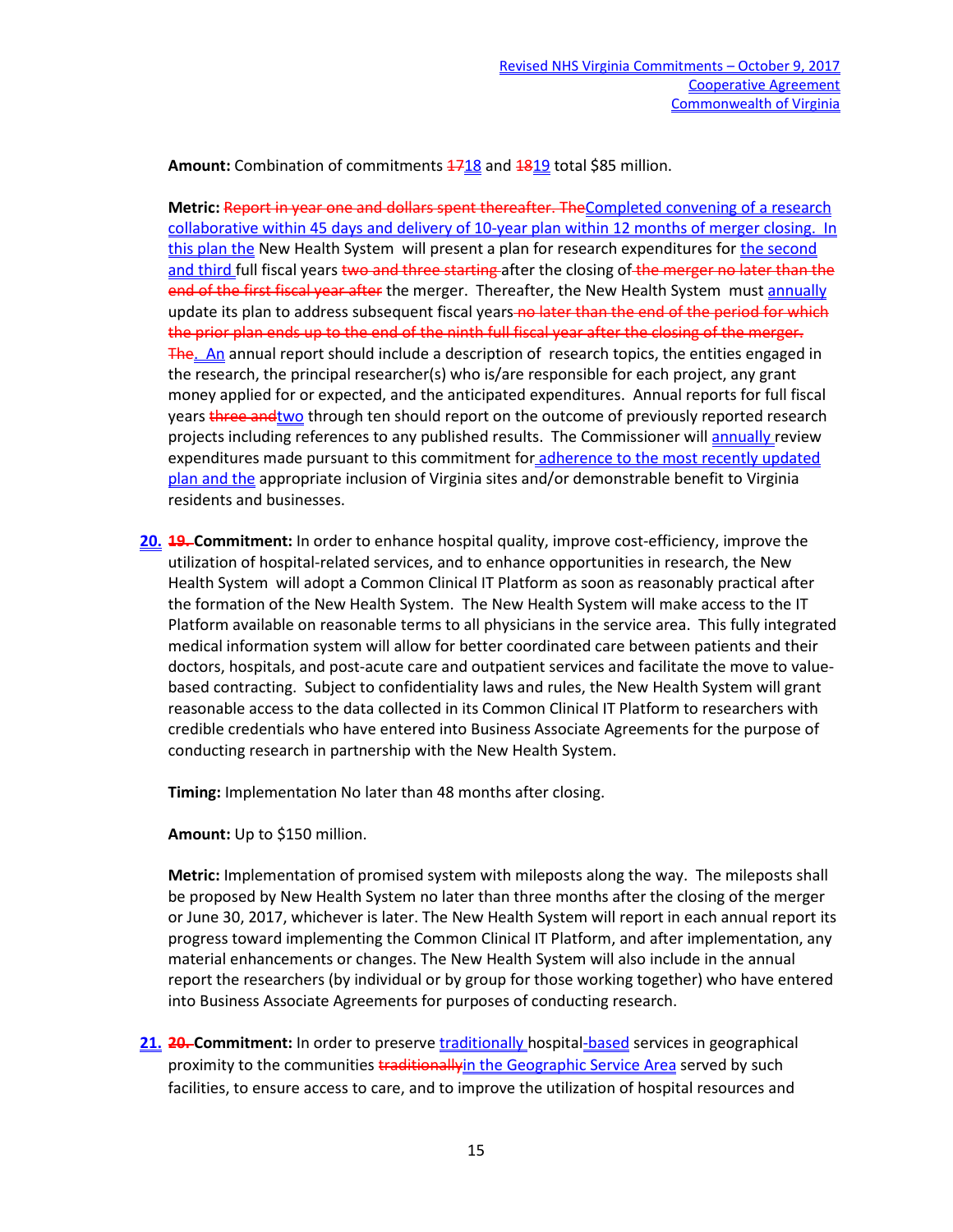equipment, all hospitals in operation at the effective date of the merger will remain operational as clinical and health care institutions for at least five years. After this time "Clinical and health care institutions" may include, but are not limited to acute care hospitals, behavioral health hospitals, rehabilitation hospitals, freestanding emergency rooms, surgery centers, skilled nursing facilities, assisted living centers and any combination thereof. Immediately from the effective date of the merger and during the life of the Cooperative Agreement, the New Health System will continue to provide access to health care services in the community, which may include continued operation of the hospital, new services as defined by the New Health System, and continuedother investment in outpatient health care and preventive services based on the demonstrated need of the community. The New Health System may adjust scope of services or repurpose hospital facilities. In the event that the New Health System repurposes any acute care hospital, it will continue to provide essential services in the community-county where currently located. For purposes of this commitment, the following services are considered "essential services":

- Emergency room stabilization for patients;
- Emergent obstetrical care;
- Outpatient diagnostics needed to support emergency stabilization of patients;
- Rotating clinic or telemedicine access to specialty care consultants as needed in the community and based on physician availability;
- Helicopter or high acuity transport to tertiary care centers;
- Mobile health services for preventive screenings, such as mammography, cardiovascular and other screenings;
- Primary care services, including lab services;
- **Physical therapy rehabilitation services;**
- Care coordination service:
- Access to a behavioral health network of services through a coordinated system of care; and
- Community-based education, prevention and disease management services for prioritized programs of emphasis based on goals established in collaboration with the Commonwealth and the Authority.

If the New Health System becomes the primary health service partner of the Lee County Hospital Authority, the New Health System will be responsible for essential services as outlined above.an acute care hospital is opened in Lee County, and subsequently fails or ceases to operate, the New Health System will provide essential services for Lee County based upon reasonable terms established by agreement between the Lee County Hospital Authority and the New Health System. Such terms must include the appropriate access to space, located within the existing hospital facility, based upon reasonable terms. If an acute care hospital is not open and operational under a partnership with the Lee County Hospital Authority by December 31, 2018, the New Health System will provide essential services for Lee County based upon reasonable terms established by agreement between the Lee County Hospital Authority and the New Health System until such time as a hospital is open and fully operational.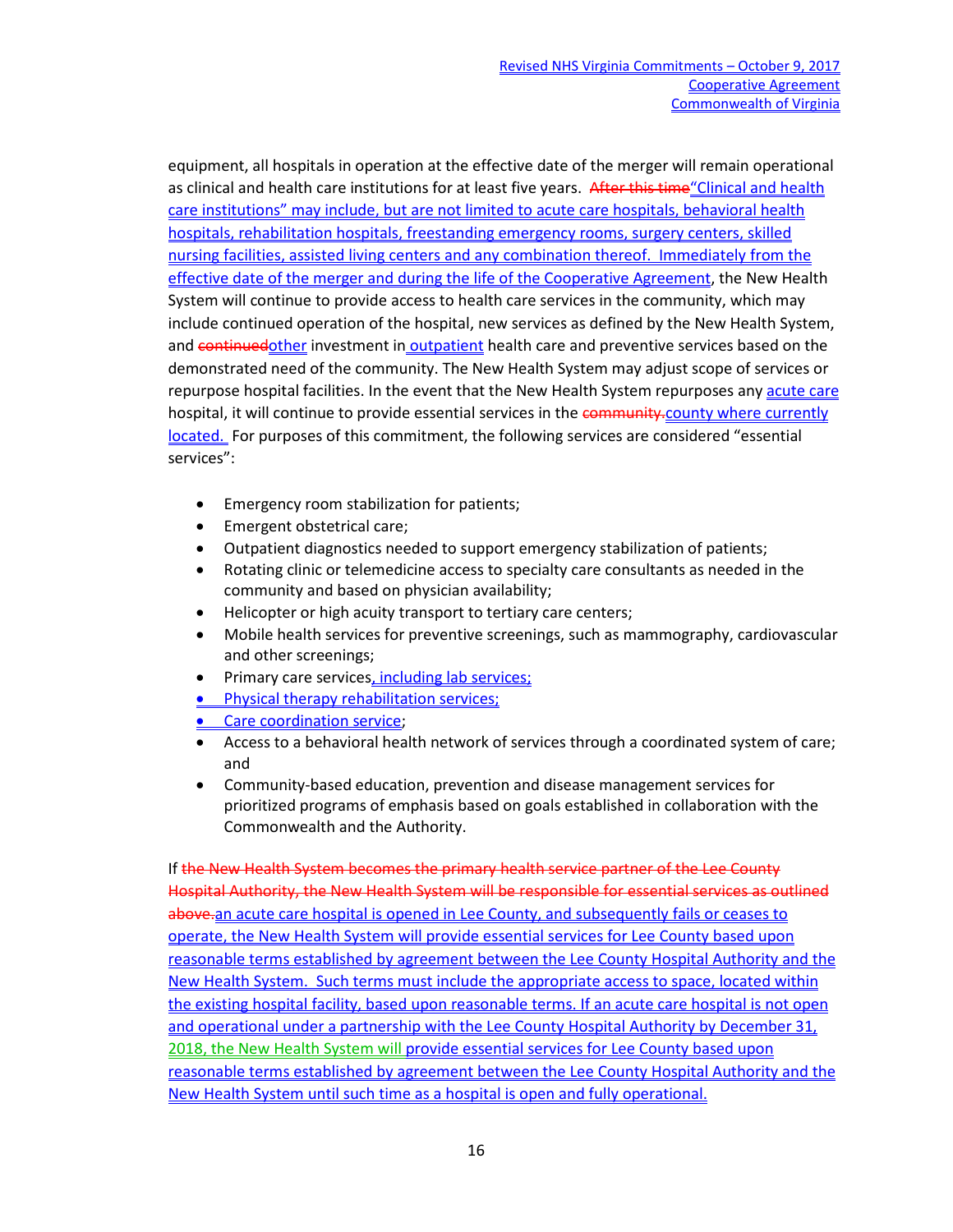**Timing:** Ongoing.

**Amount:** The net cost varies depending on annual operating losses. The current annual operating losses for the predecessors of the New Health System for Virginia hospitals that are losing money are approximately \$11 million.

**Metric:** Each year, the operating results for the Virginia hospitals and sites furnishing "essential services" as defined above will be reported to the Commissioner. The annual report to the Commonwealth will also outline services provided in each community by the hospitals or other sites furnishing "essential services" as specified in this commitment.

**22. 21. Commitment:** In order to ensure preservation of hospital facilities and tertiary services in geographical proximity to the communities traditionally served by those facilities, the New Health System will maintain, for the Virginia and Tennessee service areas, a minimum of the three full-service tertiary referral hospitals located in Johnson City, Kingsport, and Bristol, to ensure higher-level services are available in close proximity to where the population lives.

**Timing:** Immediately upon closing of the merger and ongoing.

**Amount:** Not applicable.

**Metric:** Easily verifiable. The New Health System must report immediately to the Commissioner the closing of any of the above referenced three full-service tertiary referral hospitals and must also report any reduction in the capability of any of the three tertiary referrals hospitals so that they can no longer be credibly viewed as tertiary referral hospitals.

**23. 22. Commitment:** In order to ensure choice of providers for consumers and to ensure physicians are free to practice medicine without any adverse effect from the merger, the New Health System will maintain an open medical staff at all facilities, subject to the rules and conditions of the organized medical staff of each facility. Exceptions may be made for certain hospital departments or services as determined by the New Health System's Board of Directors or the hospital board if the hospital board is acting as the ultimate fiduciary body.

**Timing:** Immediate upon closing of the merger and ongoing, subject to current contractual obligations.

**Amount:** No cost.

**Metric:** Easily verifiable.

**24. 23. Commitment:** In order to ensure physicians and patients maintain their choice of facilities, and to ensure independent physicians can maintain their independent practice of medicine, the New Health System will not require independent physicians to practice exclusively at the New Health System's hospitals and other facilities.

**Timing:** Immediate upon closing of the merger and ongoing.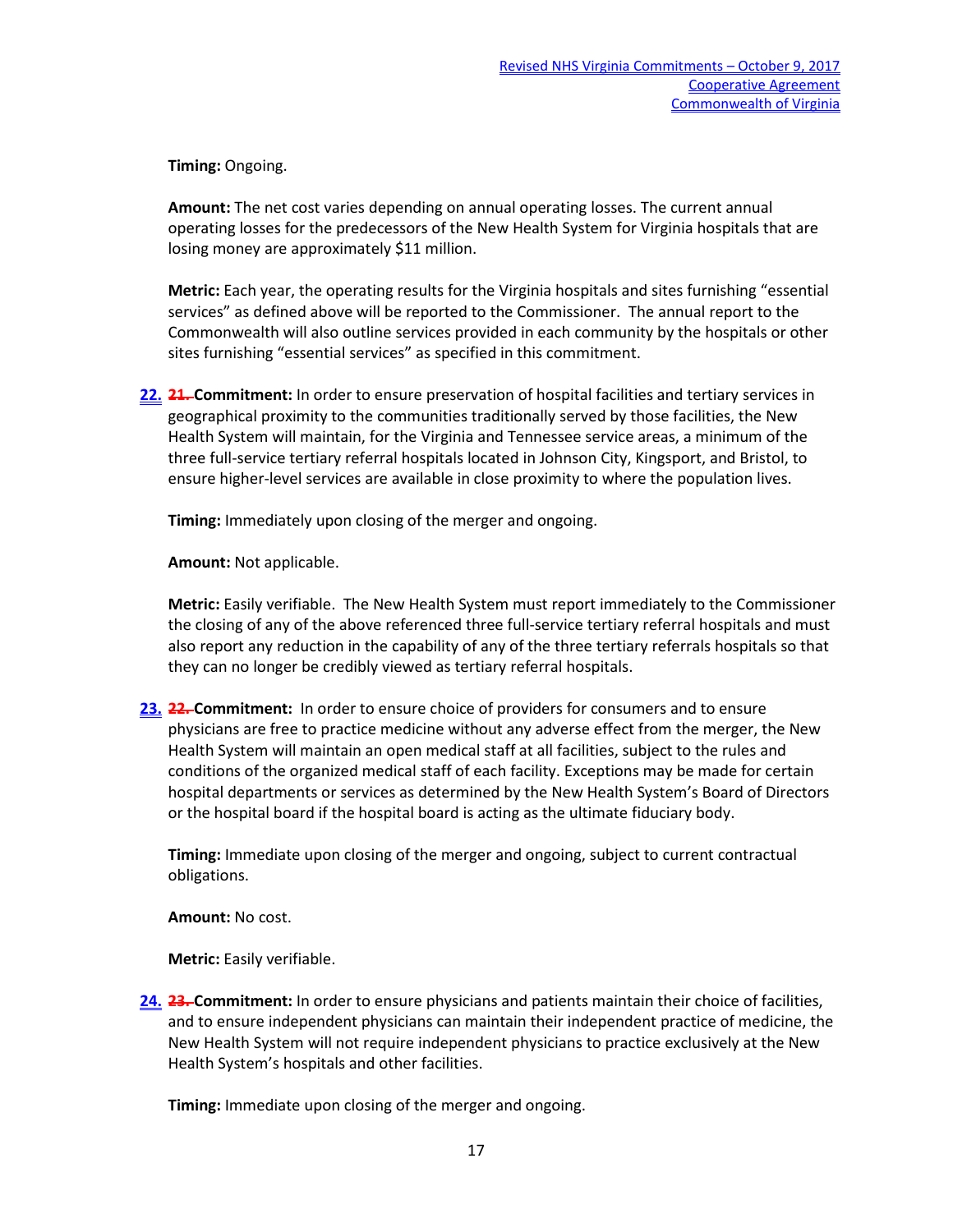**Amount:** No cost.

**Metric:** Easily verifiable.

**25. 24. Commitment:** The New Health System will not take steps to prohibit independent physicians from participating in health plans and health networks of their choice.

**Timing:** Immediate upon closing of the merger and ongoing.

**Amount:** No cost.

**Metric:** Easily verifiable.

- **26. 25. Commitment:** In order to enhance access to services for patients, and to ensure robust choices remain in the market for physicians in the various specialties needed throughout the region, the New Health System will  $(i)$  commit to the development of a comprehensive physician/physician extender needs assessment and recruitment plan every three years in each community served by the New Health System. The New Health System will consult with the Authority in development of the plan. (ii) The New Health System will employ physicians and physician extenders primarily in underserved areas and locations where needs are not being met, and where independent physician groups are not interested in, or capable of, adding such specialties or expanding. (iii) The New Health System will promote recruitment and retention of pediatric sub-specialists in accordance with the Niswonger Children's Hospital physician needs assessment. These elements will become components of the Rural Health Services Plan for the Geographic Service Area, including aspects of focus in Virginia. The Plan will be developed in the first six months after closing and will include a time schedule for implementing the Plan and expenditures under the Plan that are consistent with the regional annual incremental spending amounts in Exhibit B. The Plan will be focused, along with the Population Health Plan, on managing the burden of disease and breaking the cycle of disease according to the priorities set forth by the Southwest Virginia Health Authority and the Virginia Department of Health. The Plan shall, at a minimum, include the New Health System's approach to the following:
	- Primary Care Services, with a plan for same day access, which may include telemedicine and other technology based access
	- **•** Services to support maternal and prenatal health
	- Pediatrics and regional pediatric specialty access
	- Specialty care and regional specialty care access
	- Access to essential services (as defined under Commitment 21)
	- Improved access to preventive and restorative dental and corrective vision services
	- Emergency service access, transport, and transfer strategies formulated in concert with regional agencies including the Southwest Virginia EMS Council

The Rural Health Services Plan will account for needed workforce development strategies in consultation with the Southwest Area Health Education Center (AHEC) and regional educational institutions. It will also support the development of health professions education needed to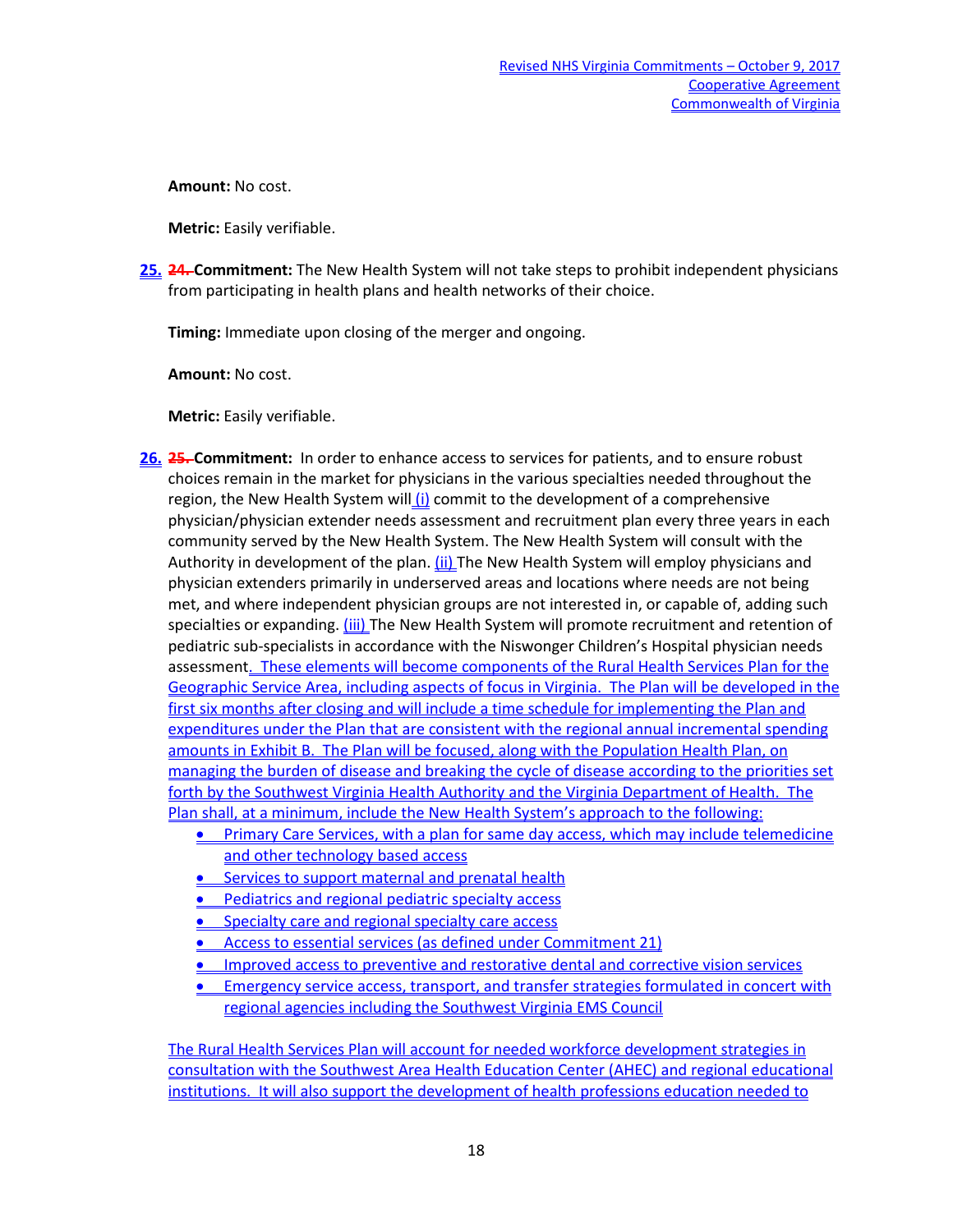help the New Health System's workforce and the regional pipeline of allied health professionals adapt to new opportunities created as the New Health System evolves and develops.

**Timing:** EveryThe Rural Health Services Plan will be developed in the first six months after closing and the physician and provider needs assessment will be conducted every 3 years, starting within the first full fiscal year.

**Amount:** Costs of recruitment related to implementation of the recruitment plan shall be part of the \$140 million commitment referenced below in number  $26-27$ . Expenditures incurred in the development of the community needs assessment and the recruitment plan shall not be credited toward that \$140 million commitment.

**Metric:** Credible evidence of recruitment planthe Rural Health Services Plan, which identifies needs-and, priorities and recruitment strategies and timelines. The first community needs assessment and physician/physician extender recruitment plan results shall be presented to the Commissioner as part of the Rural Health Services Plan no later than in the annual report submitted after the end of the first full fiscal year after closing of the merger, and thereafter at three (3) year intervals (or more frequently if the plan is amended). In each annual report, the New Health System shall report on progress toward its recruitment Rural Health Services Plan goals including the number of recruited physicians by specialty, and related data such as recruitment efforts, interviews conducted, and the number of offers extended, and the elements of the Rural Health Services Plan set forth in the commitment above. To the extent that physician needsrural service plans identified in the plan are not met in 600 days or more (measured at the end of each full fiscal year), the New Health System shall include an explanation of the feasibility of meeting the plan for the unfilled position(s), additional steps, if any, that management believes are appropriate to take, and consideration of alternatives such as building relationships with centers of excellence to improve the availability of the missing specialty to patients in the region. In order to preserve competition, this annual reporting requirement will be treated as confidential.

**27. 26. Commitment:** Enhancing healthcare services:

- a. In an effort to enhance treatment of substance abuse in the region, the New Health System will create new capacity for residential addiction recovery services serving the people of Southwest Virginia and Tennessee.
- b. Because improved mental health services is a priority of the Authority and the law, the New Health System will develop community-based mental health resources, such as mobile health crisis management teams and intensive outpatient treatment and addiction resources for adults, children, and adolescents designed to minimize inpatient psychiatric admissions, incarceration and other out-of-home placements throughout the Virginia and Tennessee service area.
- c. As part of the priority of preserving hospital services in geographical proximity to the communities traditionally served by the facilities, and to ensure access to care, the New Health System will develop pediatric specialty centers and Emergency Rooms in Kingsport and Bristol with further deployment of pediatric telemedicine and rotating specialty clinics in rural hospitals to ensure quick diagnosis and treatment in the right setting in close proximity to patients' homes.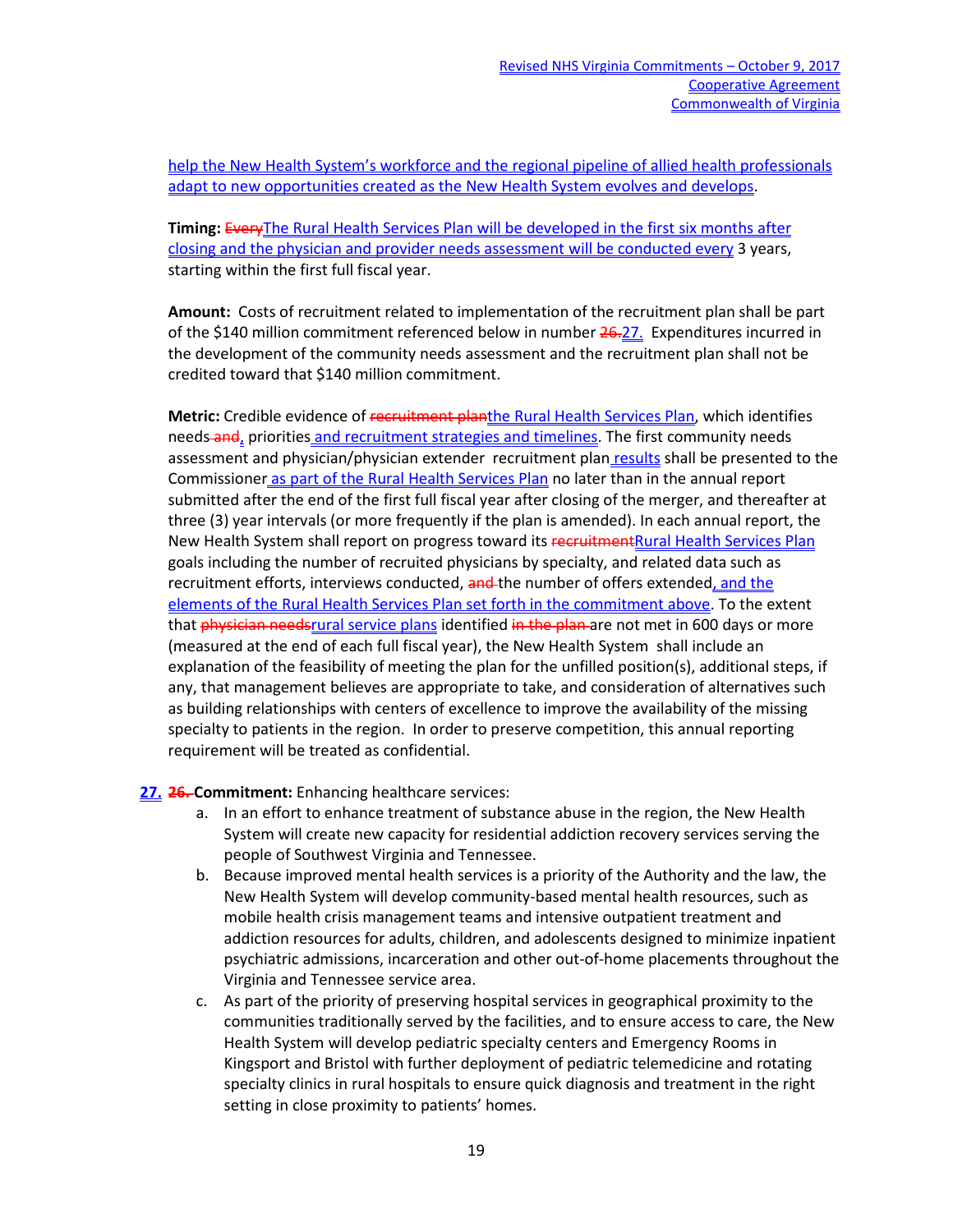**Timing:** The plan will be developed no later than 24 A Behavioral Health Plan, encompassing items a. and b. above, will be developed in the first six months after closing and will include a time schedule for implementing the Plan and expenditures under the Plan that are consistent with the regional annual incremental spending amounts in Exhibit B. The Behavioral Health Plan will also consider the goals set forth in the Virginia DMAS Addiction and Recovery Treatment Services program and the Community Service Boards in the Virginia Geographic Service Area. A Children's Health Plan, encompassing item c. above, will be developed in the first six months after closing and will include a time schedule for implementing the planPlan and expenditures under the plan. Plan that are consistent with the regional annual incremental spending amounts in Exhibit B. Some elements of the Children's Health Plan may also be included in the Rural Health Services Plan.

**Amount:** \$140 million over 10 years including physician recruitment referenced in number 2526 above.

**Metric:** The New Health System will include in the annual report for the second full fiscal year the plan for enhancing healthcare services, and in that report and each following, shall include in the annual report progress in implementing the **planplans** and expenditures made.

**28. 27. Commitment:** In an effort to To enhance population health status consistent with the regional health goals established by the Authority and the Virginia Department of Health, the New Health System will invest not less than \$75 million over ten years in population health improvement for the service area. The New Health System will establish a plan, to be updated annually in collaboration with the Authority, the Commonwealth, and possibly the State of Tennessee, to make investments that are consistent with the plan and to complement resources already being expended. The New Health System also commits to pursuing opportunities to establish Accountable Care Communities in partnership with various local, state andGeographic Service Area, consistent with the regional annual incremental spending amounts in Exhibit B. The distribution of the funding across the total population of the GSA shall consider the relative population of the counties and communities within the GSA, the relative per-capita cost of interventions within each community and the relative value of the intervention towards improving overall population health. Of this amount, the New Health System will commit to spending an amount necessary to support the creation of at least one regional Accountable Care Community organization. The New Health System will take the lead to formally establish this ACC. The ACC's membership will include members of the New Health System, the Authority, and other local, state or federal agencies, payers, service providers and community groups who wish to partner in such efforts. It is the desire of the New Health System for the Commonwealth and Tennessee to collaborate with the New Health System to establish a regional plan that disregards state boundariesparticipate. Within 90 days of the closing of the merger, the New Health System will recruit and convene the ACC's initial leadership team to help develop the Population Health Plan. After consultation with the ACC and within 6 months of closing, the New Health System will submit to the Commissioner a Population Health Plan to improve the scores of the Southwest Virginia population on these measures. The Plan will include a time schedule for implementing the Plan and expenditures under the Plan that are consistent with the regional annual incremental spending amounts in Exhibit B. The submission of the Plan, the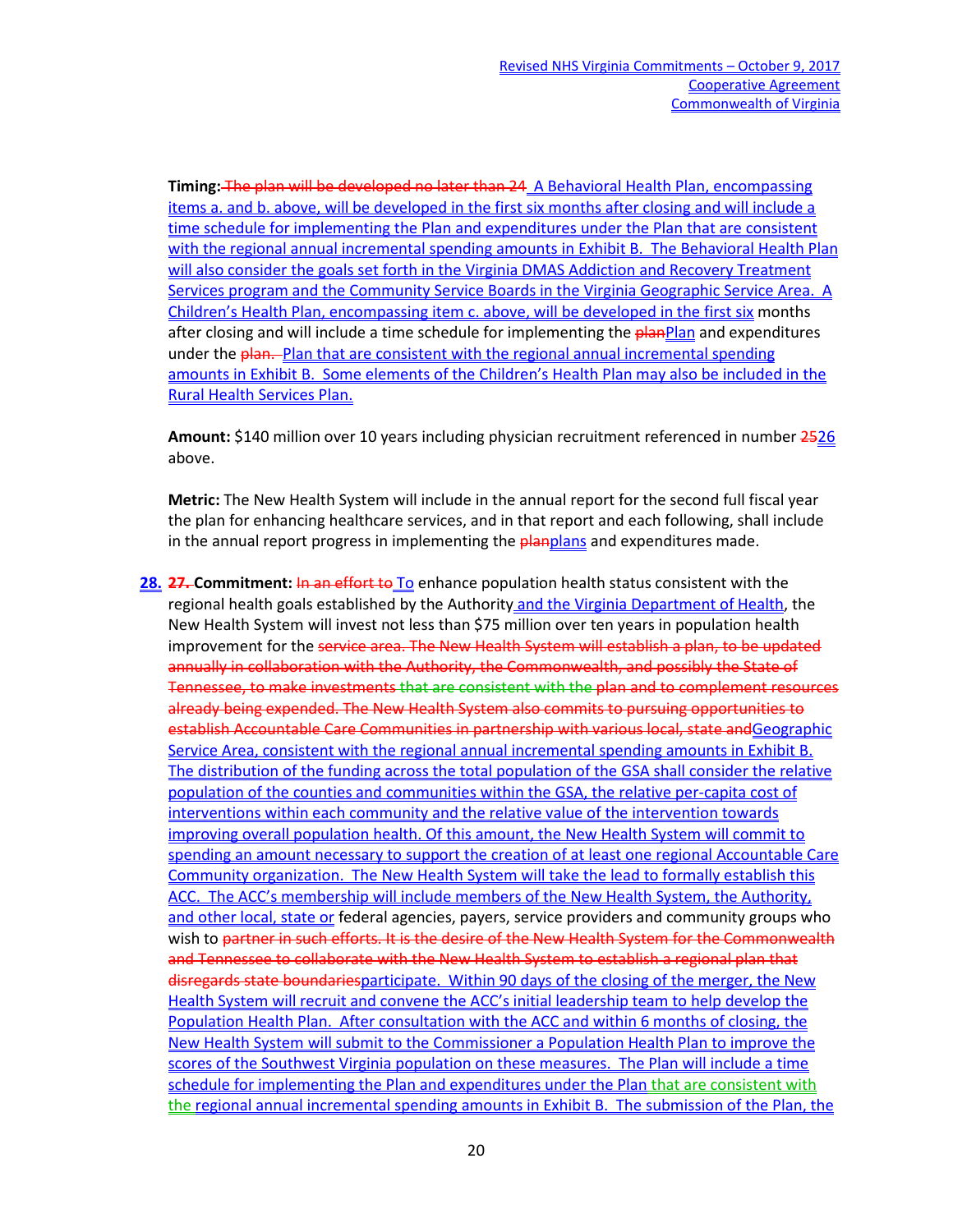process measures associated with the implementation of each component, and the achievement of population health improvement for each measure, will be evaluated according to the index scoring methodology described in the New Health System's Quantitative Measures and Scoring Mechanism. A draft set of Quantitative Measures and associated scoring is submitted as Exhibit A.

No later than six (6) months after the merger closing, the New Health System will establish a Department of Population Health Improvement to lead the New Health System's efforts in implementing the Population Health Plan and improving the overall health of the GSA population. This department shall be shall be staffed with leaders charged with financial compliance, physician relations and community relations and led by a senior executive that reports directly to the Executive Chair/President or the Chief Executive Officer of the New Health System and serves as the administration liaison to the Population Health and Social Responsibility Committee of the NHS Board of Directors.

The New Health System is committed to pursuing an approach in Southwest Virginia which focuses on a limited number of interventions that will have a disproportionate impact on breaking the cycle of poor health and reducing the future burden of disease. These interventions will be consistent with priorities set forth in the Authority's Blueprint for Health Improvement and Health-Enabled Prosperity and Virginia's Plan for Well-Being. Quantitative Measures will be established for each intervention as informed by the Technical Advisory Panel process with final approval by the Commissioner of Health.

**Timing:** 10 years.

**Amount:** \$75 million.

**Metric:** The New Health System will establish and track long-term outcome goals similar to those developed in Healthy People 2020 and consistent with the health plans of Virginia and Tennessee, and will be evaluated based on whether expenditures made are consistent with the plan established by the collaborative between the states, including the Authority, and the New Health System.submission of the Population Health Plan, the process measures associated with the implementation of each component, and the achievement of population health improvement for each measure, will be evaluated according to the index scoring methodology described in the New Health System's Quantitative Measures and Scoring Mechanism. A draft set of Quantitative Measures and associated scoring is submitted as Exhibit A.

**Discussion:** The expenditures of \$75 million throughout the region have the greatest positive impact only if those dollars are spent in a prioritized way in collaboration with the state health plan and the regional priorities as established by the Authority, and in partnership with efforts already underway through community based assets.

**29. 28. Commitment:** In support of the Authority's role in promoting population health improvement under the Commonwealth's Cooperative Agreement with the New Health System, the New Health System shall reimburse the Authority for costs associated with the various planning efforts cited above in an amount up to \$75,000 annually, with CPI increases each year.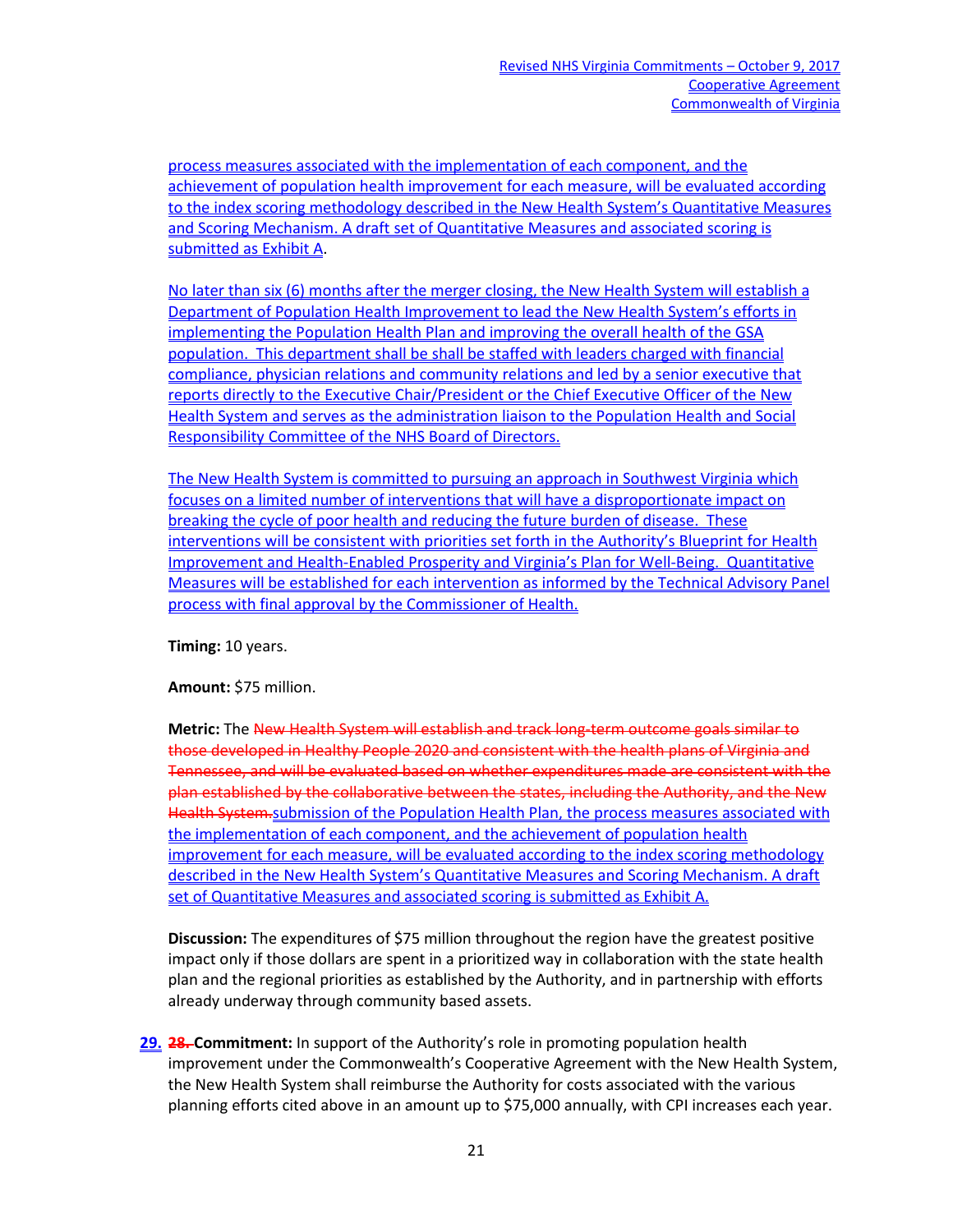No reimbursable costs shall be paid toward compensation for any member of the Authority's Board or Directors.

**Timing:** Annual.

**Amount:** Up to \$75,000 annually as part of the \$75 million for population health improvement, with annual CPI increases.

**Metric:** Reimbursement is made or is not made. All amounts paid to the Authority shall be included in the annual report submitted to the Commissioner.

- **30. 29. Commitment:** Best practice governance of the New Health System is critical to the success of the efforts outlined in the Cooperative Agreement. As such, the Board of Directors of the New Health System will operate such that each Board member must exercise the Duty of Care, Loyalty and Obedience to the New Health System required by law, and all Board members must adhere to the strict fiduciary policies established by the Board. It is recognized that governance of the New Health System should reflect the region, including both Virginia and Tennessee. As such, the New Health System makes the following commitments related to governance:
	- Currently, one memberAt closing, three members of the 11-member Board of Directors resides in Virginia. No later than 3 months after closing, an additional resident of Virginia will be appointed to serve on the Board of Directors of the New Health System. Such resident shall be appointed through the governance selection process outlined in the bylaws of the New Health System; will be Virginia residents. After the second anniversary of the closing of the merger creating the New Health System, not less than two members of the Board shall be Virginia residents;
	- The New Health System will ensure membership from Virginia on the following Board committees, with full voting privileges: Finance, Audit and Compliance, Quality, Community Benefit/Population Health, and Workforce; and
	- The New Health System will ensure than not less than 30 percent of the composition of the Community Benefit/Population Health committee will reside in Virginia (committee will be the Board committee responsible for the oversight of the compliance of the Cooperative Agreement); and • Within 5 years, not less than 3 members of the Board of Directors will reside in the Commonwealth of Virginia, and such composition shall be sustained.

**Timing:** Ongoing.

**Amount:** No dollar cost.

**Metric:** Easily verifiable.

**31. 30. Commitment:** The New Health System expects that the conditions under which the Cooperative Agreement is granted will be enumerated in a formal enforceable agreement between the New Health System andset forth in an order issued by the Commissioner, and it is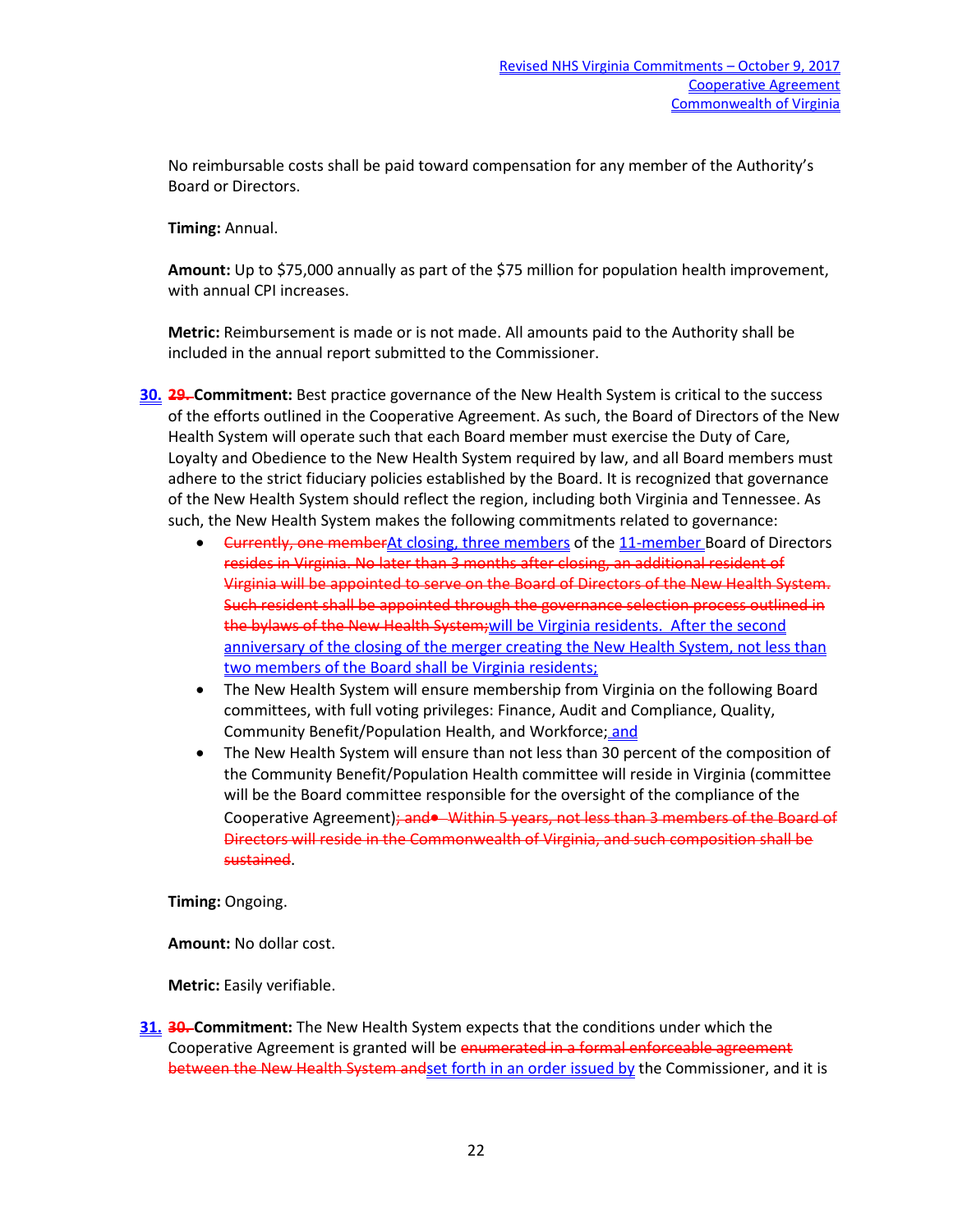expected an annual report will be required. by the Commissioner. Any report will be attested to by the appropriate leadership of the New Health System, including the Senior Executive.

**Timing:** Annual.

**Amount:** No material cost.

**Metric:** Receipt of compliant report.

**32. 31. Commitment:** The New Health System will provide information on a quarterly basis of the key financial metrics and the balance sheet comparing performance to the similar prior year period and year to date. This information will be provided on the same timetable as what is publicly reported through EMMA (Electronic Municipal Market Access).

**Timing:** Annual and quarterly.

**Amount:** No material cost.

**Metric:** Easily verified.

**33. 32. Commitment:** The New Health System will adhere to Exhibit 12.1 setting forth relevant considerations and the process for closing a facility should it be necessary. This policy will remain in effect unless the change is agreed to by the Commissioner.

**Timing:** If closing a facility is considered.

**Amount:**

**Metric:** Annual report will provide evidence of compliance with policy.

**34. 33. Commitment:** The New Health System shall create, together with the Southwest Virginia Health Authority, a Joint Task Force comprised of four members, two from the New Health System and two from the Southwest Virginia Health Authority. The Task Force shall meet at least annually to guide the collaboration between the Authority and the New Health System, and to track the progress of the New Health System toward meeting the commitments of the Cooperative Agreement and shall report such progress to the Authority. The Task Force shall be chaired by a member of the Authority. The members appointed by the Authority may not have a conflict of interest.

**Timing:** Immediate upon closing of the merger.

**Amount:** No cost.

**Metric:** Creation of a Joint Task Force.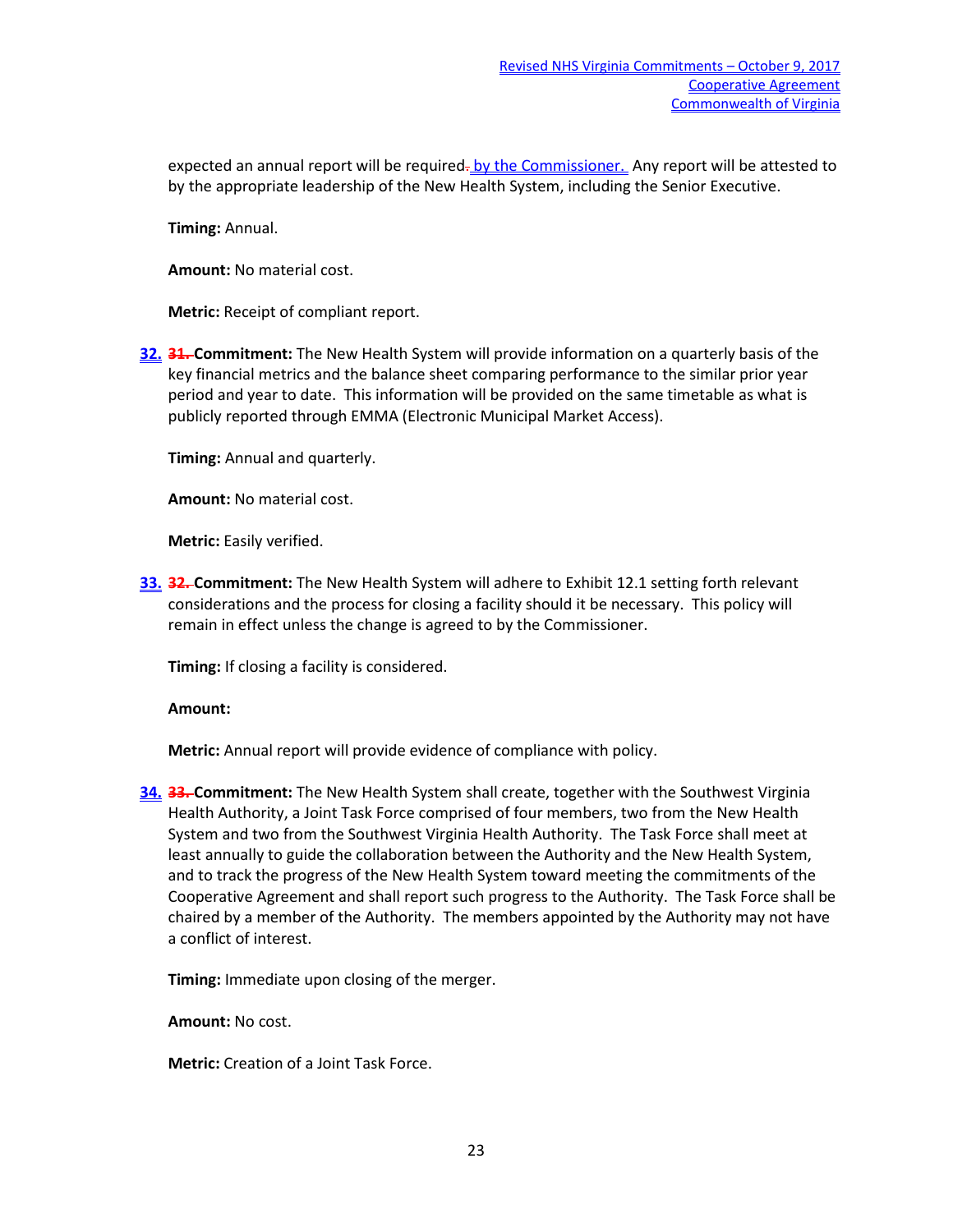- **35. Commitment:** The New Health System will not engage in "most favored nation" pricing with any health plans.
- **36. Commitment:** The New Health System will not engage in exclusive contracting for physician services, except for certain hospital-based physicians as determined by the Board of Directors.
- **37. Commitment:** In order to support access to needed services and benefit Virginia Medicaid patients, where it offers addiction recovery services serving Virginia residents, the New Health System will participate in the Virginia DMAS Addiction and Recovery Treatment Services Program.

**Timing:** As soon as practicable

**Metric:** Easily verifiable

- **38. Commitment:** In order to ensure that physician leadership is the core of the Ballad Health clinical enterprise, the New Health System shall establish a system-wide, physician-led clinical council (the "Clinical Council").
	- i. The Clinical Council shall be composed of (A) Independent Physicians, (B) Employed Physicians, (C) the Chief Medical Officer of the New Health System and (D) a Chief Nursing Officer of one of the COPA Parties. The Clinical Council shall include representatives of the New Health System's management but the majority will be composed of physicians.
	- ii. The Clinical Council may be supported by other clinicians, subject matter experts, and senior management.
	- iii. The Chair of the Clinical Council shall be a physician member of the active medical staff(s) of one or more NHS Entities chosen by members of the Clinical Council. The Chair shall serve on the Quality, Service and Safety Committee of the Board of the New Health System and shall provide ongoing reports on the activities of the Clinical Council through the Quality, Service and Safety Committee of the Board.
	- iv. The Clinical Council shall be responsible for establishing a common standard of care, credentialing standards, consistent multidisciplinary peer review when appropriate and quality performance standards and best practices requirements for the New Health System, all of which shall be documented as applicable and required by the Commissioner.
	- v. The Clinical Council shall also provide input to the New Health System on issues related to clinical integration, and shall support the goals established by the Board of Directors of the New Health System.
	- vi. The Clinical Council shall advise the Board of Directors of the New Health System on target quality measures based on quality improvement priorities of the New Health System.

**Timing:** Within six months after closing

**Amount:** Minimal cost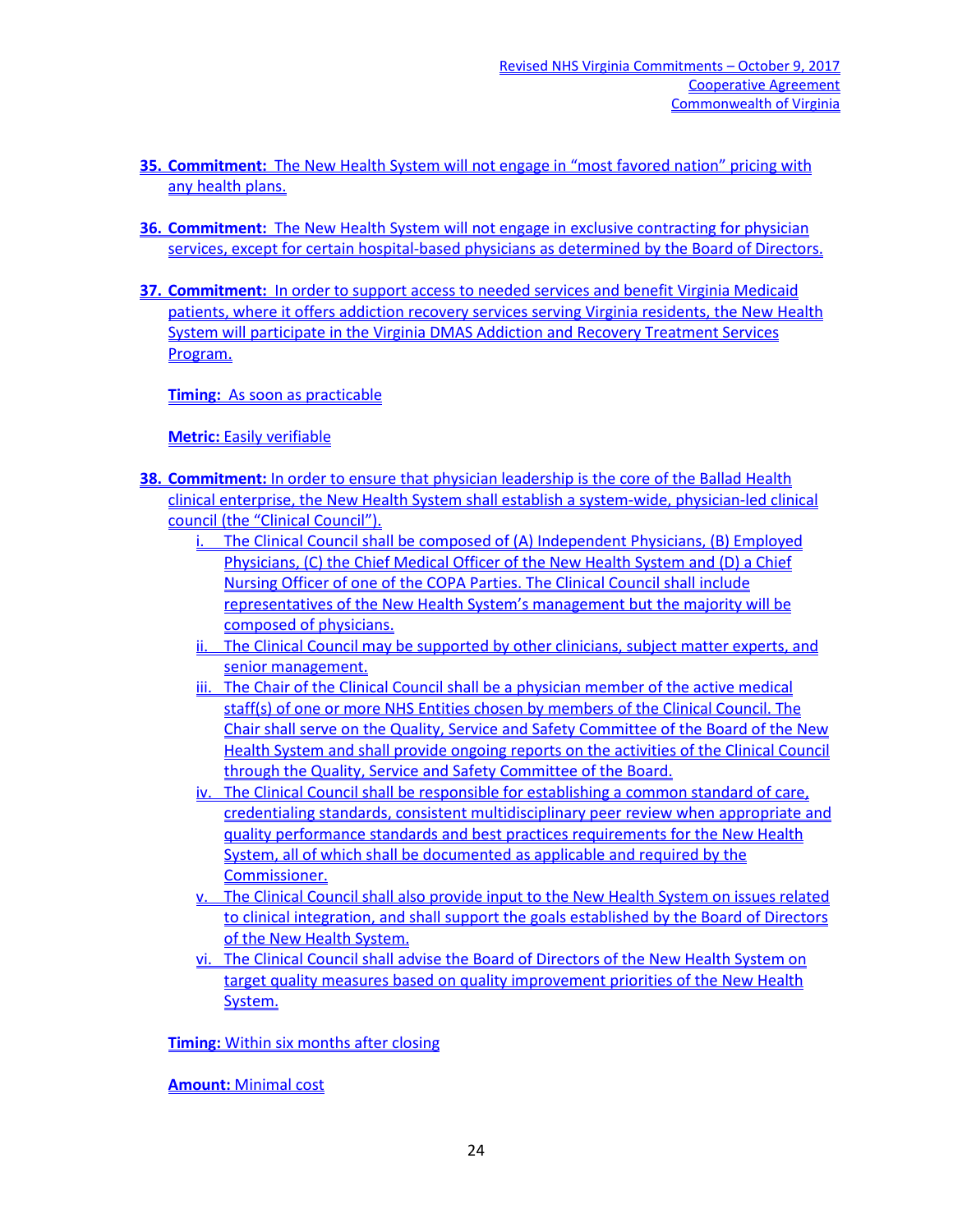**Metric:** Annual reporting of activities and progress

**39.** In order to ensure that Virginia Medicaid patients will continue to be served by the New Health System, (a) the New Health System will continue to treat VA Medicaid beneficiaries in Tennessee hospitals and other NHS facilities, and (b) the New Health System will accept and participate in all Medicaid managed care plans such as Medallion Three, CCC, and CCC Plus. In addition, for Virginia DMAS beneficiaries, the New Health System will continue pre-admission screening at the New Health System hospitals for long-term care.

Timing: Immediately upon closing of the merger.

Amount: No cost.

Metric: Easily verifiable.

- **40.** To ensure the Cooperative Agreement addresses the measurement focus areas set forth in the Virginia Cooperative Agreement regulations, the New Health System proposes the Quantitative Measures in the attached Exhibit A, including the associated scoring and weighting mechanisms set forth in Exhibit A, and commits to fulfill the Quantitative Measures set forth in Exhibit A. The New Health System acknowledges that final Quantitative Measures applicable to the Cooperative Agreement will be developed in accordance with the provisions of the Virginia Cooperative Agreement regulations, 12VAC5-221-10, *et seq.*
- **41.** In order to ensure that the Virginia operations are allocated an appropriate amount of the New Health System's ongoing and annual compliance costs, the New Health System agrees to adopt an allocation methodology that takes into account the differences in ongoing and annual compliance requirements between the State of Tennessee and the Commonwealth of Virginia.
- A. Revision of Commitments Recommendations by the Authority to the Commissioner

These commitments have been negotiated and drafted with the intent of them remaining in place for ten (10) years. Nevertheless, there may be changes in circumstances that arise, including but not limited to, a Material Adverse Event, which affect the feasibility or the meaningfulness of the commitments and which are not possible to foresee presently. For example, $5\frac{1}{2}$  $5\frac{1}{2}$  $5\frac{1}{2}$  a major structural change to the federal payment system could, depending on how it is implemented, materially change both the needs of the region and the New Health System's ability to meet those needs. Other events which may have a material effect include, but are not

<span id="page-24-0"></span> $\frac{51}{2}$  These are examples only and are not intended to be exclusive basis for amending the agreement, but simply as an illustration of a possible change in circumstances that may have a material impact.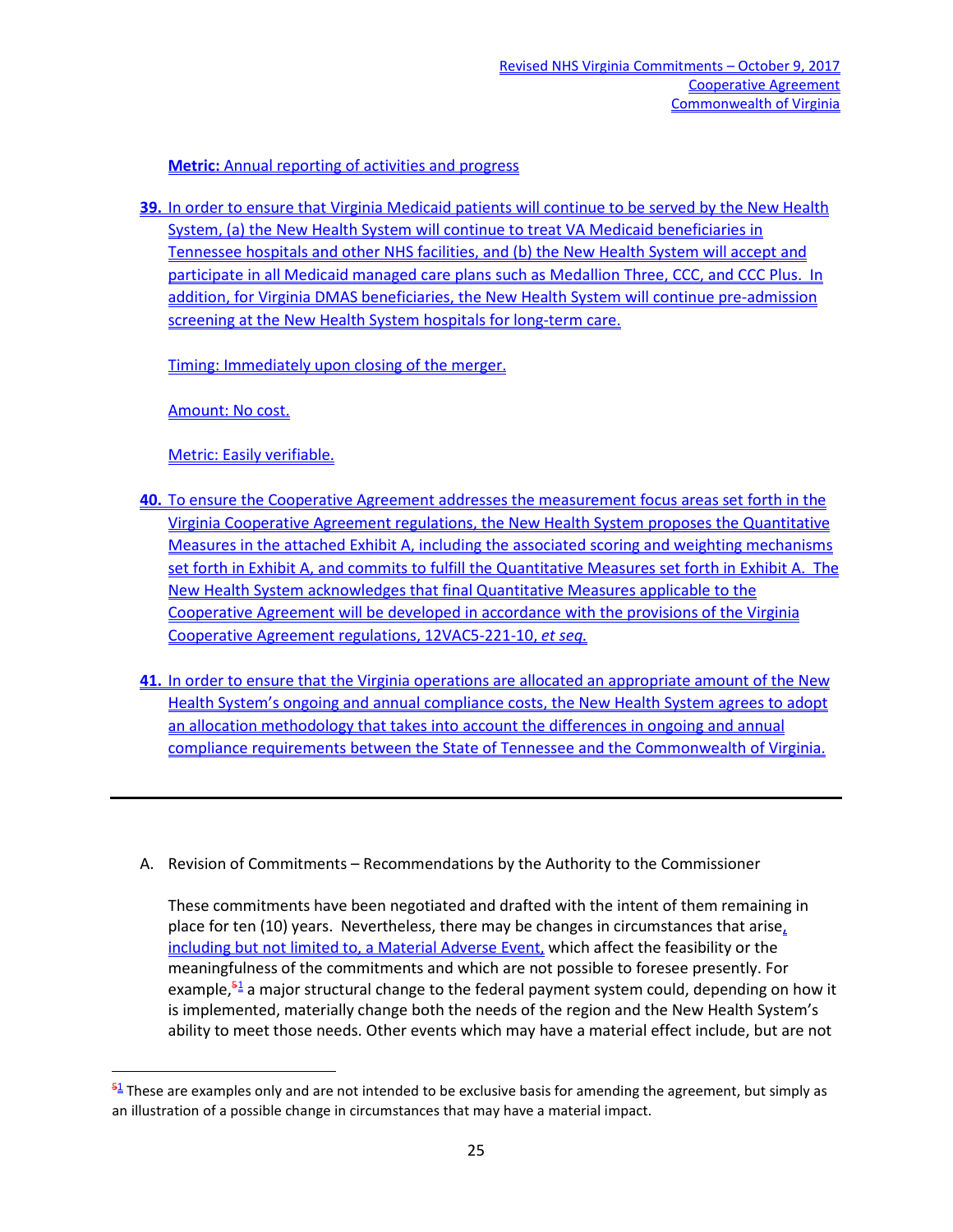limited to, substantial and material reductions in federal reimbursement, repeal of Certificate of Public Need, labor shortages causing significant and material increases in labor expense, significant reductions in inpatient hospital use rates which cause a material decrease in revenue (and which may be demonstrated to reduce the total cost of care), or an act of God. It is the interest of the Commonwealth that the region's hospitals maintain their financial viability, that they are of sound credit worthiness and that they are capable of reinvesting capital. Accordingly, if the New Health System produces-clear and convincing evidence that changes in circumstances have materially affected its ability to meet the commitments and that its inability is not affected by deficiencies in management, either the Commissioner or the New Health System may petition the other to amend the commitments to reduce the burden or cost of the commitments to a level that may be more sustainable. In the event that the New Health System petitions the Commissioner for amendment of the Cooperative Agreement, the Commissioner may require the New Health System to engage an independent consultant to prepare a report validating that the changes in circumstances have adversely affected the New Health System, the extent to which this has occurred, and validating that the changes in circumstances are not related to the effectiveness of management. The cost of such an independent consultant engagement shall not exceed \$250,000 (as adjusted by the CPI from the date of the closing of the merger). The amendment process should not be used to increase the overall level of burden or cost on the New Health System, although the parties acknowledge that depending on the change in circumstance, measuring the change in the level of burden or cost may be subject to reasonable ranges and disagreement of the impact within a range. If either party petitions for amending the commitments and the parties cannot come to agreement, the parties shall agree on a dispute resolution process in order to reach agreement.

B. Ten-Year Review of Cooperative Agreement – Recommendations by the Authority to the Commissioner

These commitments have been created with the intent of them remaining in place for ten (10) years. Before the end of calendar year 2026, the New Health System and the Commissioner shall review how well the formation and operation of the New Health System has served the overall interests of Virginians and Virginia businesses in the area. That review will consider all the elements set forth in Section 15.2-5384.1, Code of Virginia, and will also consider New Health System's profitability. It is the opinion of the Authority that the citizens of the region and the Commonwealth are well-served when the health system generates the resources necessary to be sustainable, of good credit, and capable of meeting its commitments as a communitybased health system in the region. It is the hope of the Authority that the New Health System achieves financial sustainability that exceeds national or regional averages. If, however, it appears the New Health System is generating excessive profits and negotiated payment rates to the New Health System have increased more rapidly than national or regional averages for comparable health systems, new or additional commitments may be appropriate. Conversely, if the New Health System is unable to attain sufficient profitability notwithstanding effective management, reducing the burden of the commitments would be appropriate. Likewise, if the New Health System is not maintaining its support of population health, subsidizing money-losing services, medical education, research, and physician recruitment, new commitments may be appropriate. In the event that an extension of the existing cooperative agreement or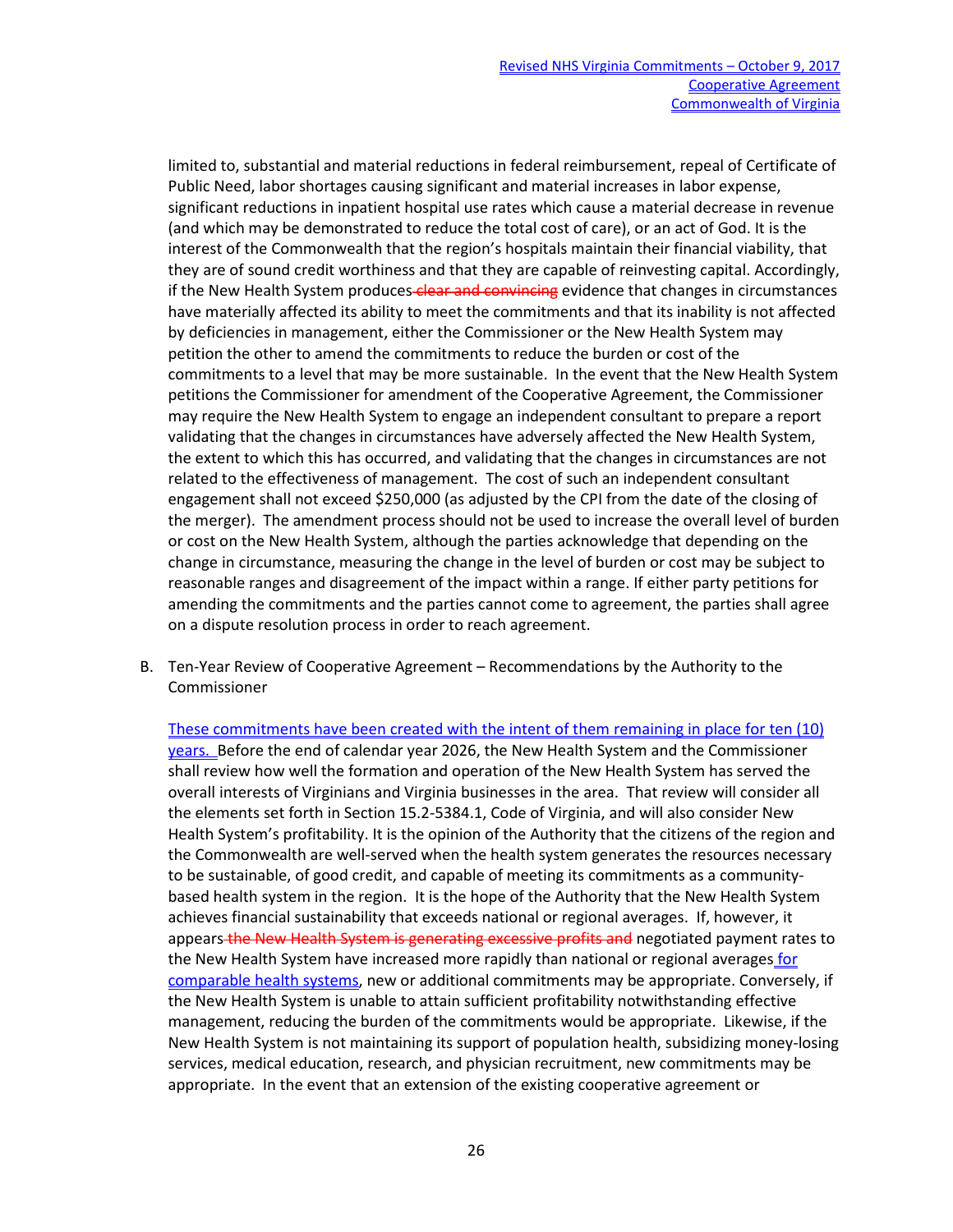negotiation of a new or amended agreement is not achieved, the Commonwealth should withdraw its support for the cooperative agreement.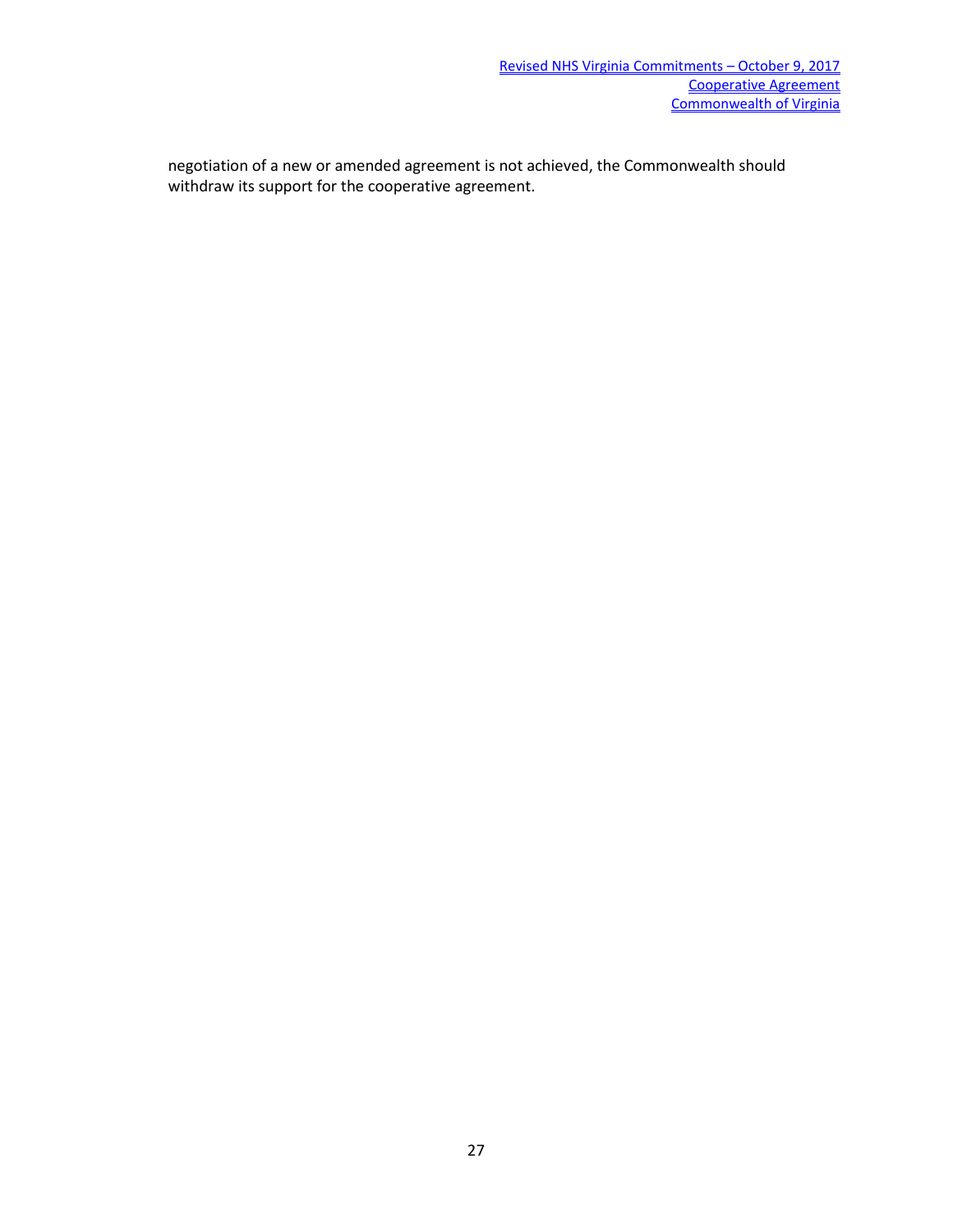**Exhibit A**

**Virginia Quantitative Measures**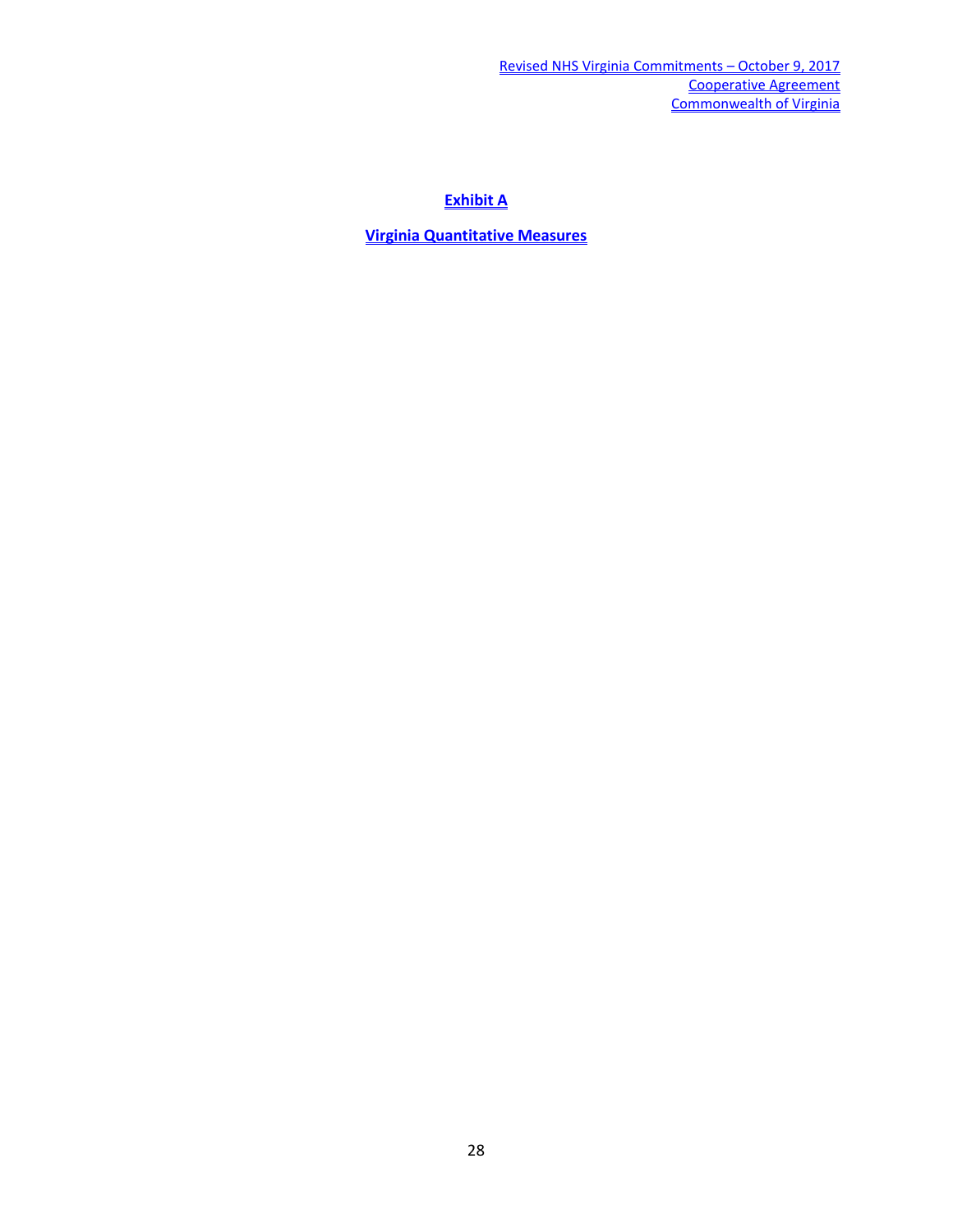## **Exhibit B**

**Regional Monetary Commitments Under the Virginia Cooperative Agreement and Tennessee COPA**